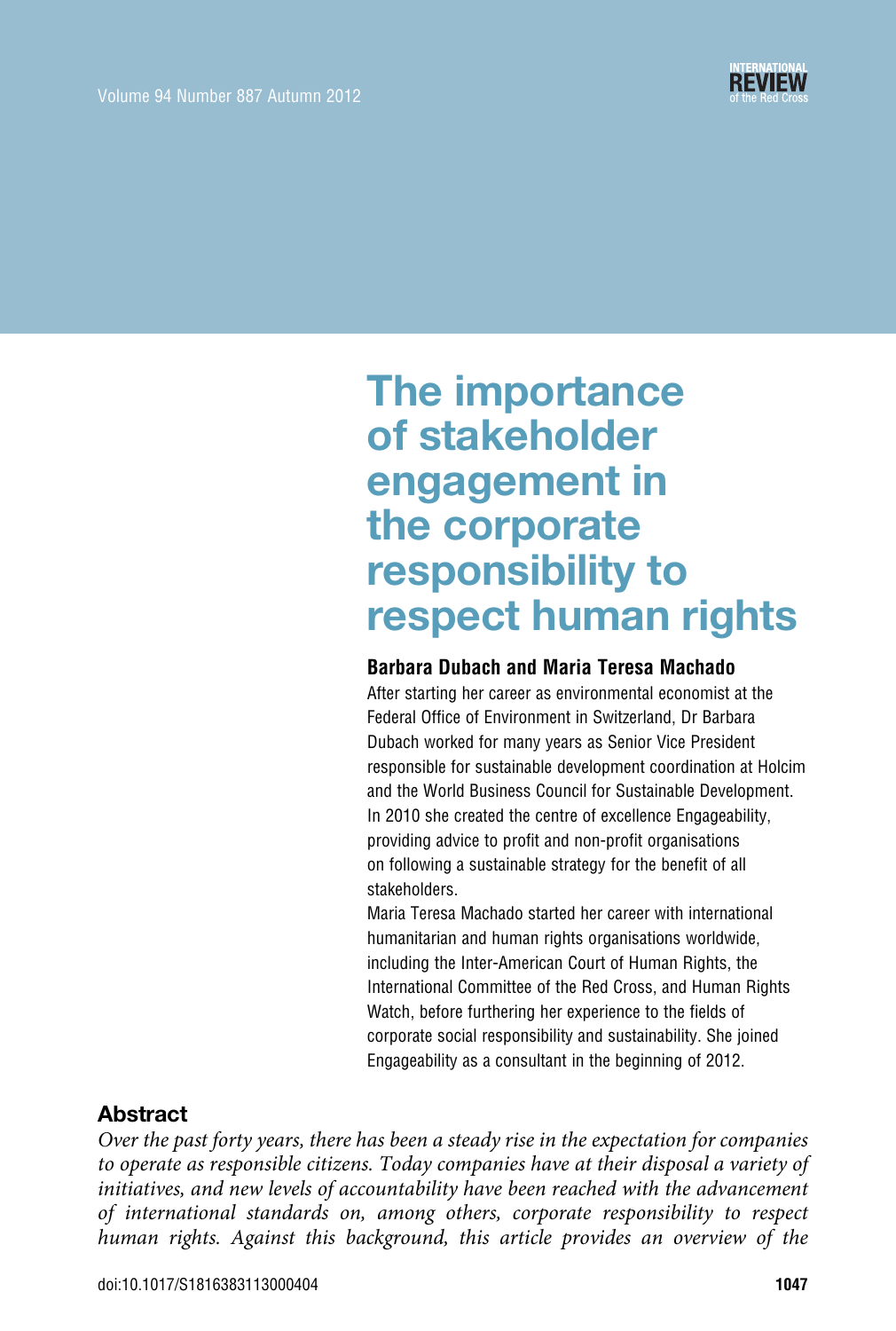most important guiding tools available on this subject and on how to promote peace and stability when operating in conflict-affected or high-risk areas. The article argues that ongoing stakeholder engagement is a key success factor in meeting the responsibility to respect human rights and that it has to be an integral part of a company's strategy, especially when operating in conflict-affected countries.

Keywords: Stakeholder engagement, collaboration, corporate responsibility, human rights, due diligence, conflict management, multi-stakeholderism, partnerships.

**INSTERN** 

The publication of the Club of Rome's study The Limits to Growth<sup>1</sup> in 1972 and the first OECD Guidelines for Multinational Enterprises in 1976 initiated a discussion on the human, ecological, and social footprint of businesses and their role in tackling these challenges. Since then, there has been a steady rise in the expectation for companies to operate as responsible citizens from a broad range of stakeholders. The way corporate governance, compliance, and business ethics are addressed is influenced by increasing performance demands, growing public scrutiny, and new levels of accountability derived from the development of international standards and guidelines on corporate responsibility and the respect of human rights.<sup>2</sup>

At the same time, companies have come to realise the opportunities that a sustainable and responsible business strategy can offer. It creates value for the company and its shareholders but also for society, namely by creating job opportunities, generating income for local communities, sustaining livelihoods, and fostering local development, as well as by promoting best practices in the areas of human rights, labour, the environment, and anti-corruption.3

However, sustainable business cannot thrive where poverty, corruption, and inequality reign, and where human rights are not respected and supported.<sup>4</sup> Especially when operating in situations of conflict and violence, companies of all sizes should, beyond their primary duty to cause no harm to human rights, have an interest in and contribute to promoting peace and stability.

<sup>1</sup> Donnella H. Meadows et al., The Limits to Growth, Universe Books, New York, 1972.

<sup>2</sup> See Figure 1, 'The Corporate Responsibility Timeline'. This timeline illustrates the evolution and development of some of the international standards, guidelines, and initiatives that resonate with corporate responsibility and respect for human rights, intensified since the inception of the new millennium. Instruments such as the OECD Guidelines for Multinational Enterprises, the Principles for Responsible Investment, the ISO 26000 Guidance Standard on Social Responsibility and the ILO Tripartite Declaration Concerning Multinational Enterprises and Social Policy complement the Guiding Principles in establishing authoritative guidance for the corporate responsibility to respect human rights.

<sup>3</sup> Barbara Dubach, 'Companies: Conflict Sensitive Engagement', in Andrea Iff (ed.), Money Makers as Peace Makers? The Role of Business in Conflict Zones, Swisspeace Conference Paper 1/2012 (forthcoming, June 2013).

<sup>4</sup> These challenges were explored at the Rio + 20 Corporate Sustainability Forum sessions dedicated to the theme of social development, which focused on the role of the private sector in the social dimension of sustainable development – as the source of responsible investment, job creation, innovation, and inclusive growth. See the Rio + 20 Corporate Sustainability Forum, available at: [http://csf.compact4rio.org/](http://csf.compact4rio.org/events/rio-20-corporate-sustainability-forum/custom-125-251b87a2deaa4e56a3e00ca1d66e5bfd.aspx) [events/rio-20-corporate-sustainability-forum/custom-125-251b87a2deaa4e56a3e00ca1d66e5bfd.aspx.](http://csf.compact4rio.org/events/rio-20-corporate-sustainability-forum/custom-125-251b87a2deaa4e56a3e00ca1d66e5bfd.aspx) All internet references were accessed in October 2012, unless otherwise stated.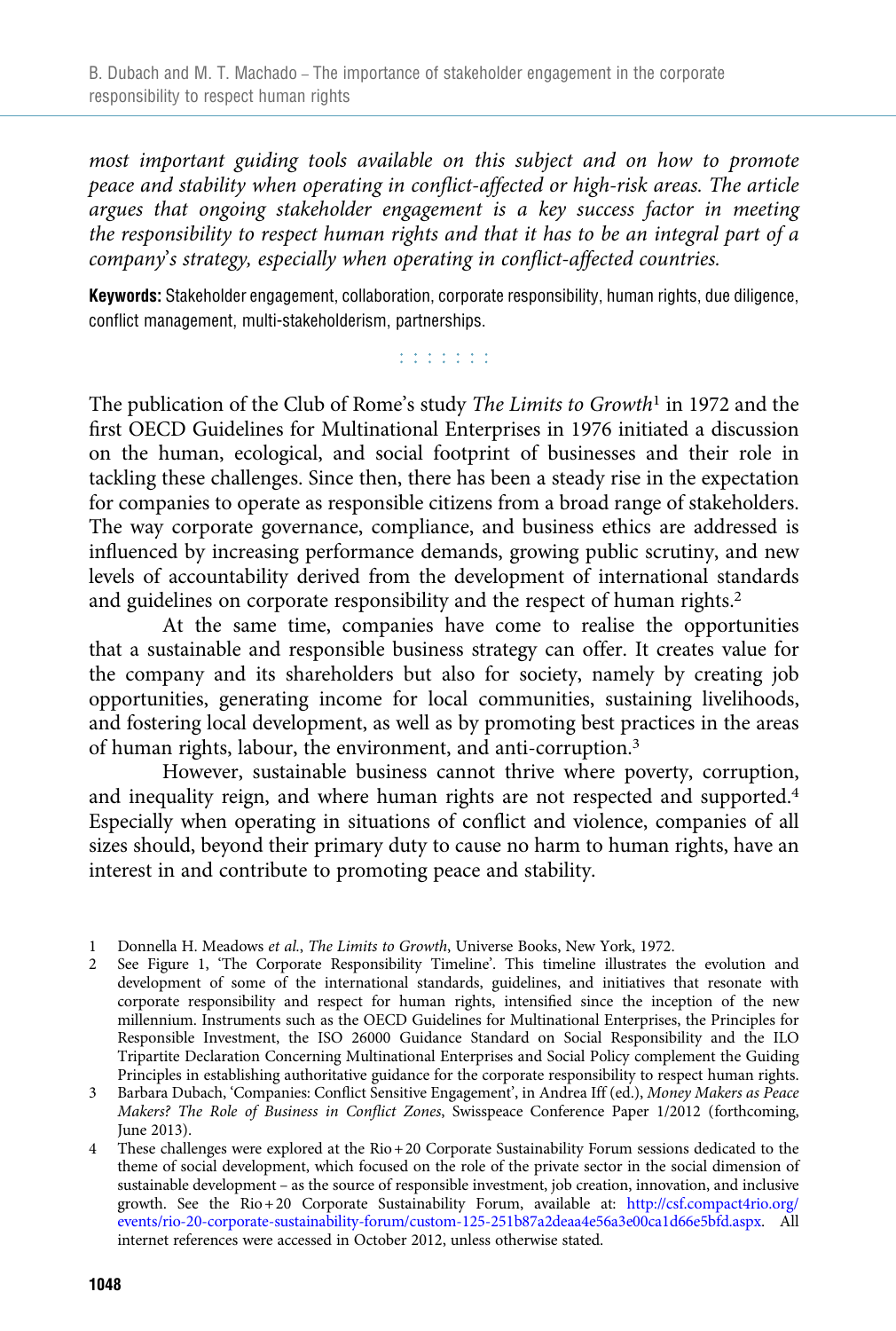

# The Corporate Responsibility Timeline

Figure 1. The Corporate Responsibility Timeline.

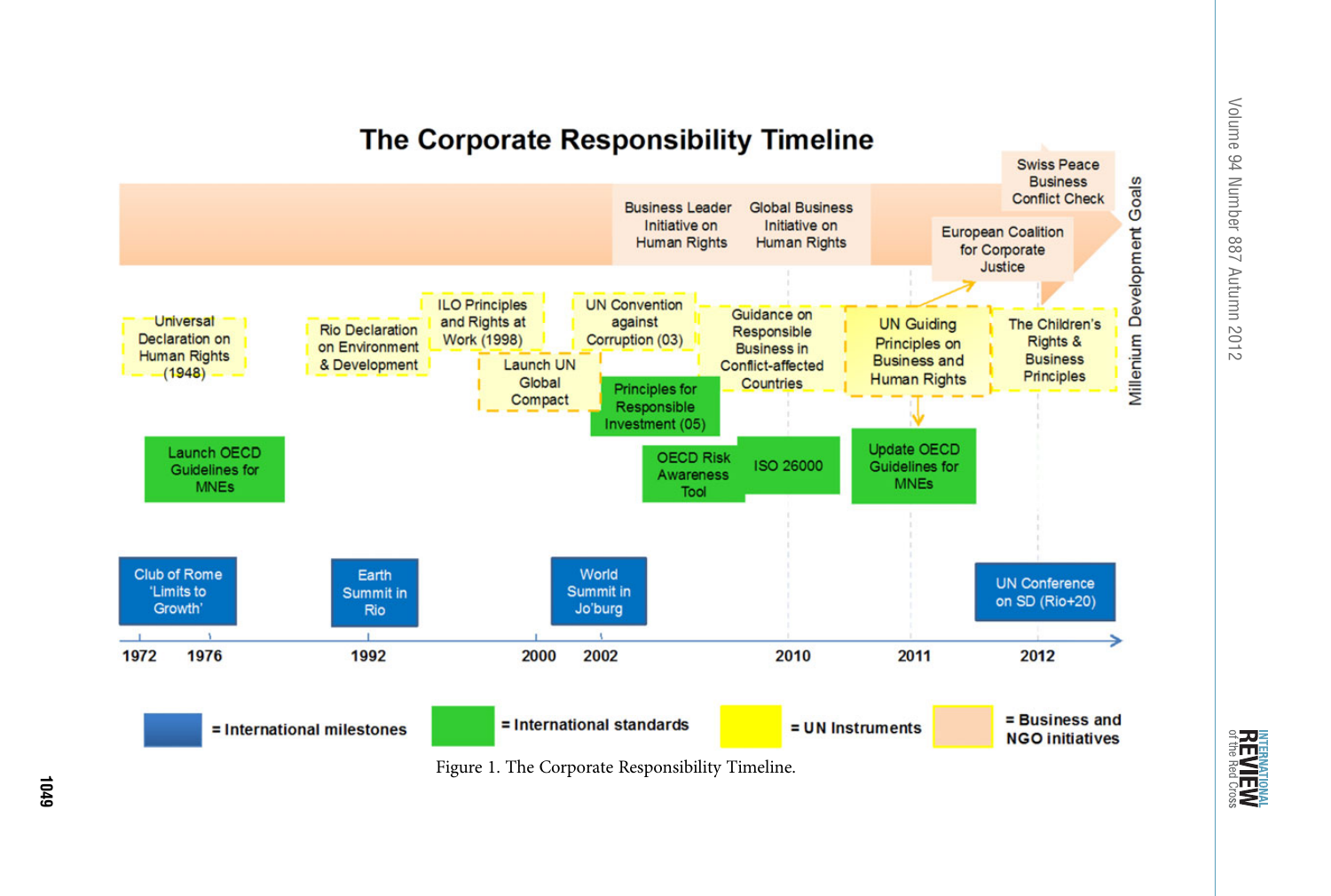Many business leaders around the world recognise that respect for human rights is becoming an essential element of good risk management, enabling enterprises to navigate non-technical, non-financial risk in line with international norms, to secure the social license to operate, to enter new markets, and to avoid unnecessary litigation costs or legal liability. Many, therefore, endeavour to protect and respect human rights in their activities. However, there is still a long way to go until the private sector has fully embraced the opportunities to contribute to the development of more peaceful and sustainable societies.

This article provides an overview of existing guidance on the responsibility to respect human rights and its practical consequences for enterprises. It emphasises the importance of ongoing stakeholder engagement in successfully fulfilling the corporate responsibility to respect human rights with best practice examples of stakeholder engagement. The relevance of exercising stakeholder dialogues in conflict or high-risk contexts is also addressed. Finally, recent stakeholder campaigns on business and human rights are highlighted. The article concludes with recommendations on how best to integrate stakeholder engagement into a company's human rights strategy.

# Corporate responsibility to respect human rights and its implications for companies

Whereas many multinational enterprises (MNEs) and small and mediumsized enterprises (SMEs) now see a long-term business case for respecting human rights,<sup>5</sup> it remains one of the most challenging areas of corporate citizenship.<sup>6</sup> As companies try to fulfil the legal, business, and moral obligations to address human rights within their operations and value chains, they are faced with major challenges. How to adopt a systemic management approach to human rights? How to avoid complicity in human rights abuses? Where to draw the boundaries of responsibility for human rights?

## Guidance on the corporate responsibility to respect human rights

With a view on laying the foundations of a system for better managing business and human rights challenges, the Special Representative of the Secretary-General proposed in 2008 a conceptual policy framework known as the Protect, Respect and Remedy Framework. It chartered the state duty to protect against human rights abuses by third parties, including business; the corporate responsibility to respect human rights; and the need for greater access to effective remedy.<sup>7</sup>

<sup>5</sup> See the Global Business Initiative on Human Rights, available at: [www.global-business-initiative.org.](http://www.global-business-initiative.org)

<sup>6</sup> See the UN Global Compact, available at: [www.unglobalcompact.org/Issues/human\\_rights/](http://www.unglobalcompact.org/Issues/human_rights/).

<sup>7</sup> Report of the Special Representative of the Secretary-General on the issue of human rights and transnational corporations and other business enterprises, Protect, Respect and Remedy: A Framework for Business and Human Rights, UN Doc. A/HRC/8/5, 7 April 2008, para. 9.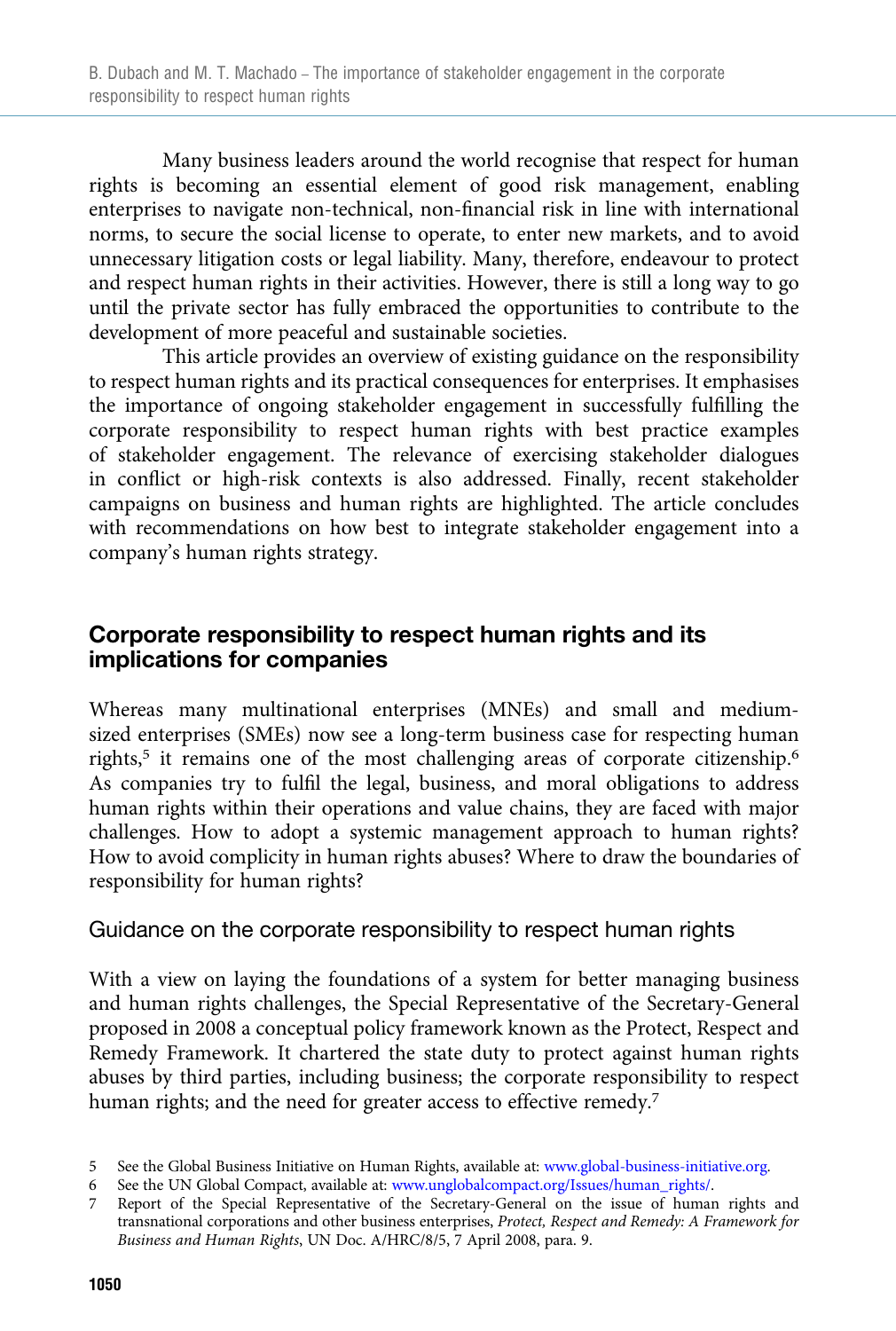The Protect, Respect and Remedy Framework heightened the discussion around corporate responsibility and human rights, and generated momentum in 2011 for the endorsement of the Guiding Principles on Business and Human Rights.8 The Guiding Principles clarify the meaning of the corporate responsibility to respect human rights and provide a global standard for preventing and addressing the risk of adverse impacts on human rights linked to business activity. Together with the United Nations (UN) Global Compact Ten Principles,<sup>9</sup> the Guiding Principles constitute the core framework for business and human rights, and have mainstreamed the corporate responsibility to uphold and respect internationally proclaimed human rights.

Key stakeholder groups have welcomed these standards. Numerous international organisations have drawn on the Guiding Principles in adapting their own business and human rights policies and standards.10 Governments such as those of Australia, Canada, and the United Kingdom, as well as the European Union,<sup>11</sup> have applied the Guiding Principles in their public policies, and it can be expected that others will also start encouraging or requiring corporate human rights disclosure. Several major global corporations have realigned their due diligence processes based on the Guiding Principles and, while these are not legally binding, stakeholder expectations and pressure on enterprises to respect human rights show a trend of increase.12 Investors and advocacy organisations have progressively demanded that companies demonstrate and ensure respect for human rights through the measures outlined in the Guiding Principles.

- 8 Report of the Special Representative of the Secretary-General on the issue of human rights and transnational corporations and other business enterprises, Guiding Principles on Business and Human Rights: Implementing the United Nations 'Protect, Respect and Remedy' Framework, UN Doc. A/HRC/17/ 31, 21 March 2011.
- 9 The UN Global Compact Ten Principles are ten universally accepted principles in the areas of human rights, labour, environment, and anti-corruption. See: [www.unglobalcompact.org/AboutTheGC/](http://www.unglobalcompact.org/AboutTheGC/TheTenPrinciples/index.html(lastvisited20May2012) [TheTenPrinciples/index.html](http://www.unglobalcompact.org/AboutTheGC/TheTenPrinciples/index.html(lastvisited20May2012).
- 10 For example, the Organization for Economic Co-operation and Development (OECD) Guidelines for Multinational Enterprises, the Principles of Responsible Investment, the International Standardization Organization (ISO) 26000 Guidance Standard on Social Responsibility, and the International Labour Organization (ILO) Tripartite Declaration Concerning Multinational Enterprises and Social Policy refer to the corporate responsibility to respect human rights and were recently updated to ensure alignment with the Guiding Principles. In addition, new UN-supported principles covering specific human rights, such as the Children's Rights and Business Principles, were developed for the use and guidance of companies worldwide.
- 11 The European Commission's 2011 communication on corporate social responsibility calls on all European businesses to meet their responsibility to respect human rights, as set out in the UN Guiding Principles. The new policy on corporate social responsibility recommends that Member States establish a mix of selfand co-regulations that implement the corporate duty to respect human rights, and invites them to present or update their own plans for the promotion of corporate social responsibility by mid-2012. See European Commission, Communication from the Commission to the European Parliament, the Council, the European Economic and Social Committee and the Committee of the Regions, A Renewed EU Strategy 2011–14 for Corporate Social Responsibility, 25 October 2011, available at: [http://ec.europa.eu/enterprise/](http://ec.europa.eu/enterprise/policies/sustainable-business/corporate-social-responsibility/index_en.htm) [policies/sustainable-business/corporate-social-responsibility/index\\_en.htm](http://ec.europa.eu/enterprise/policies/sustainable-business/corporate-social-responsibility/index_en.htm).
- 12 Several business-led initiatives such as the Business Leaders Initiative on Human Rights and the Global Business Initiative on Human Rights have also contributed significantly to stimulating the discussion and understanding of the responsibility to respect human rights.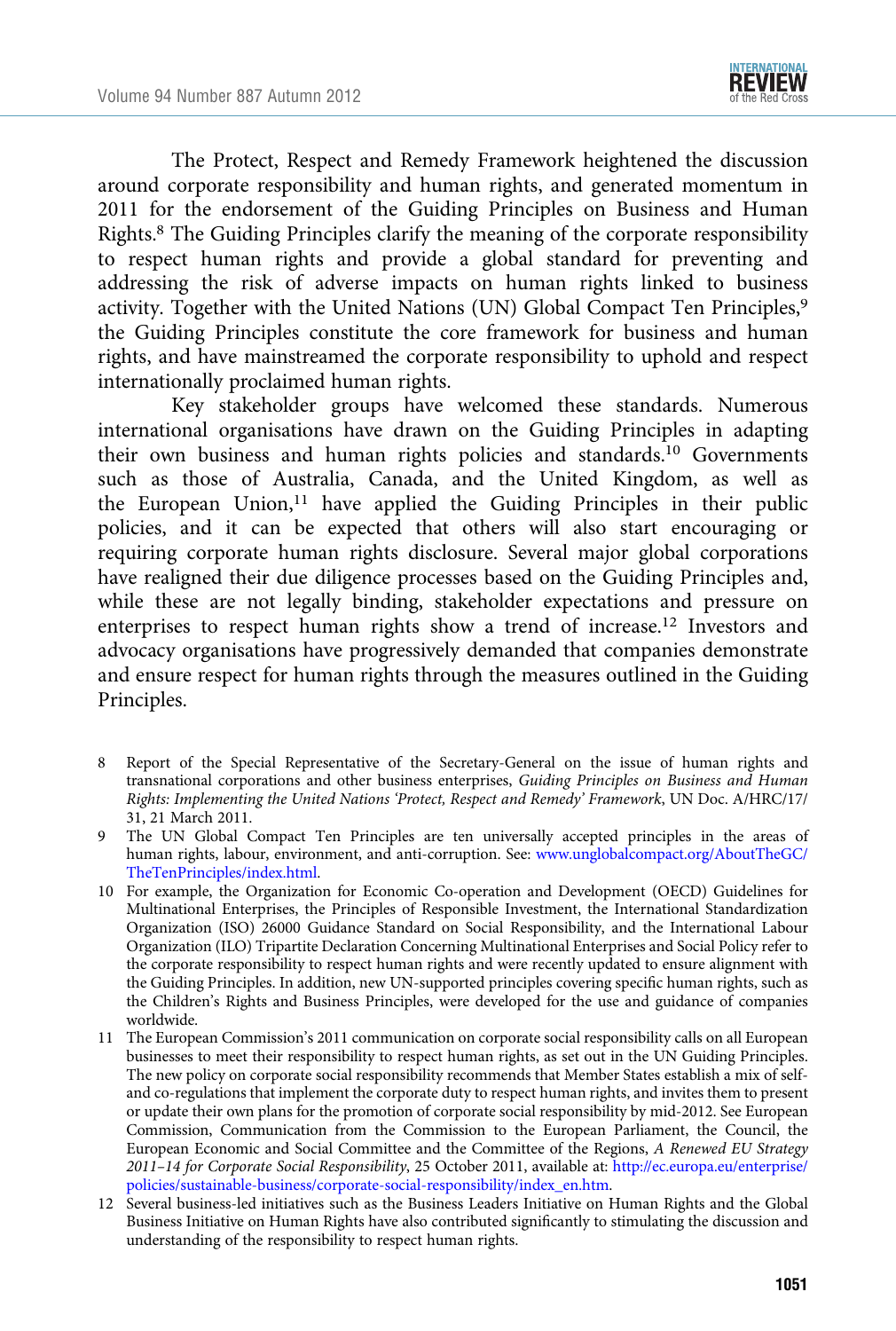# Practical consequences of the corporate responsibility to respect human rights

The responsibility to respect human rights refers to universal human rights principles, understood as those enshrined in the International Bill of Human  $Rights^{13}$  and the core conventions of the International Labour Organization (ILO).<sup>14</sup> These principles present companies with a set of international norms against which to benchmark their own performance and remain accountable for their actions.15 Depending on the circumstances, enterprises may need to consider additional standards, such as those of international humanitarian law, when operating in situations of armed conflict.

For companies, in practical terms, respecting human rights means, at a minimum, not infringing on the rights of others, and causing no harm – a responsibility that is a baseline expectation for all companies in all situations.16 It is not a passive responsibility but requires action from companies. The Guiding Principles provide concrete and practical recommendations for companies on how to meet their responsibility to respect human rights, namely through determining their sphere of influence,<sup>17</sup> expressing their commitment to a human rights policy,<sup>18</sup> developing a human rights management framework,<sup>19</sup> and exercising due diligence.<sup>20</sup>

The corporate responsibility to respect human rights requires an ongoing and dynamic process (adapted to a company's operating context, sector, and size) that allows for enterprises to become aware of, prevent, and address adverse human rights impacts linked to their business activities and relationships (such as those with suppliers, customers, business partners, and other entities in the value chain).<sup>21</sup> Companies are asked to identify and assess their actual and potential human rights impact, while integrating and acting upon their findings. They also have to monitor and track the effectiveness of responses so that they can communicate and report on their human rights impact. Finally, a framework for remediation must be established.

At each and every step of this process, it is essential to take stakeholder views into consideration and to engage with them at the local, national, and

<sup>13</sup> The Universal Declaration of Human Rights, the International Covenant on Civil and Political Rights, and the International Covenant on Economic, Social and Cultural Rights.

<sup>14</sup> As set out in the ILO Declaration on Fundamental Principles and Rights at Work (adopted by the International Labour Conference at its Eighty-Sixth Session, Geneva, 18 June 1998).

<sup>15</sup> John Morrison, '"Eyes Wide Open": human rights and justifying business engagement. Reflections on the importance of the Khartoum meeting of 17 May 2006 hosted by UNDP and Ahfad University', p. 3, available at: [www.unglobalcompact.org/docs/issues\\_doc/Peace\\_and\\_Business/Eyes\\_wide\\_open.pdf](http://www.unglobalcompact.org/docs/issues_doc/Peace_and_Business/Eyes_wide_open.pdf).

<sup>16</sup> See Protect, Respect and Remedy Framework, above note 7, para. 24.

<sup>17</sup> See Guiding Principles, above note 8, para. 11.

<sup>18</sup> Ibid., para. 16.

<sup>19</sup> Ibid., para. 19.

<sup>20</sup> Ibid., para. 17–22.

<sup>21</sup> United Nations Office of the High Commissioner for Human Rights (OHCHR), The Corporate Responsibility to Respect Human Rights: an Interpretative Guide, HR/PUB/12/02, OHCHR, New York and Geneva, 2012, p. 5, available at: [www.ohchr.org/Documents/Publications/HR.PUB.12.2\\_En.pdf](http://www.ohchr.org/Documents/Publications/HR.PUB.12.2_En.pdf).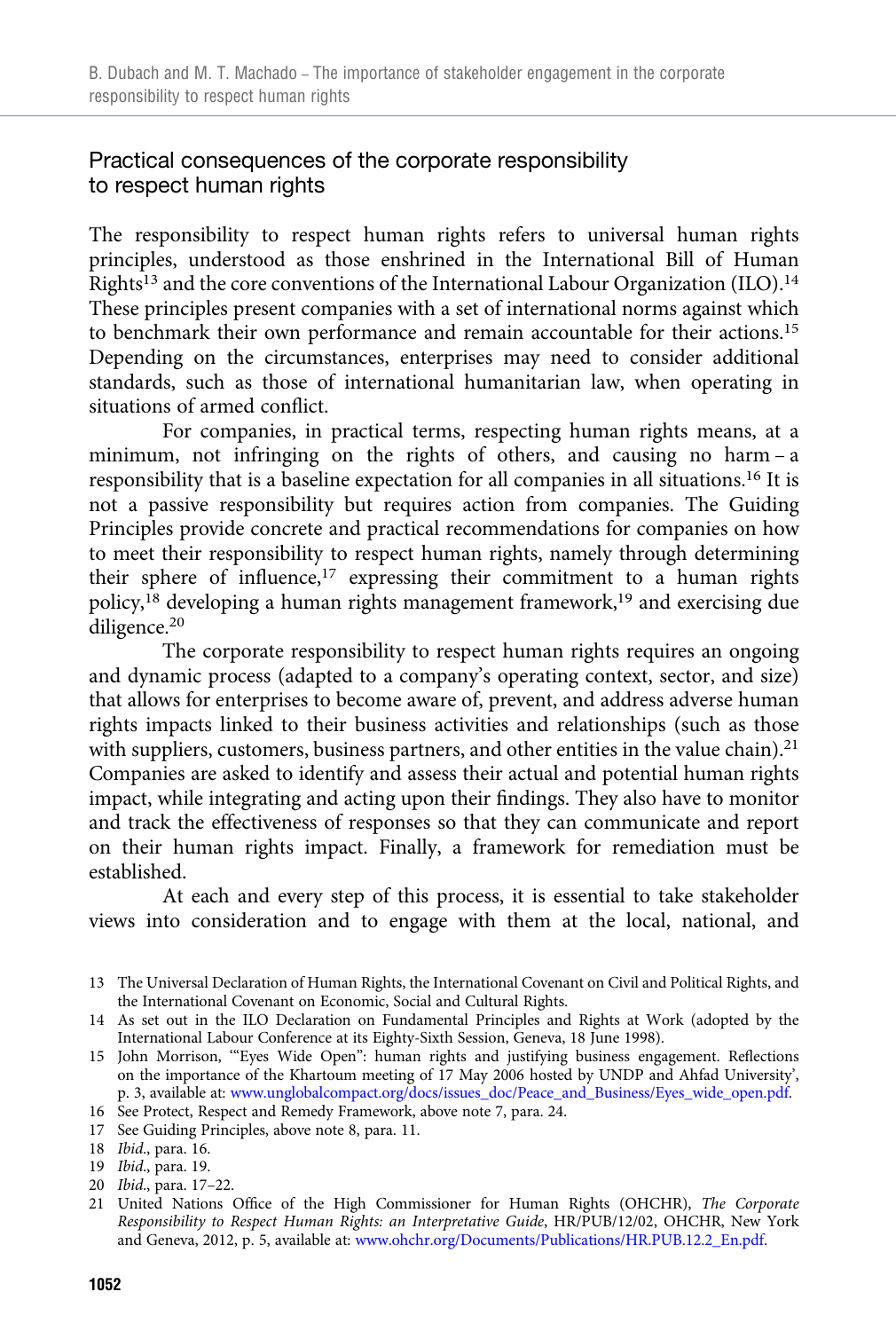international levels. Human rights due diligence is a process that helps enterprises address their responsibilities towards the individuals and communities they impact, but also their responsibilities towards shareholders, investors, or business partners, being in the company's best interest. In order to manage human rights effectively, meaningful engagement and dialogue with concerned stakeholders based on transparency and accountability is needed.

## Stakeholder engagement – key to the respect for human rights

Engaging stakeholders at every step of a human rights management framework is key in meeting the responsibility to respect human rights. It is not a one-off affair; rather, it is a learning process involving long-term commitments.<sup>22</sup>

#### Stakeholder engagement – key concepts

Stakeholder engagement relates to mapping and being responsive to the needs of groups affected by, or dependent on, business activity and outcomes while accommodating and balancing their distinct interests. Typically, groups of stakeholders include employees (internal stakeholders); shareholders, investors, customers, business partners, suppliers, and regulators (known as 'external market stakeholders'); and civil society, community members, international organisations, and non-governmental organisations ('external non-market stakeholders').

Companies increasingly recognise the business and reputational risks that come from poor stakeholder relations and the opportunities offered by constructive ones. Actively developing and sustaining good stakeholder relations is a prerequisite for improved risk management and better results on the ground.23 It allows companies to better anticipate and act upon the rapidly changing societal expectations within their operating context, as they understand and respect the communities in which they operate. At the same time, it allows them to adopt conflict-sensitive business practices as well as to establish consensus-building processes and trust between business and society in order to gain and maintain a social license to operate. However, for many enterprises finding the right approach to stakeholder engagement and tapping the wider benefits it offers to their business is still uncharted territory.24

Realising the opportunities that stakeholder engagement offers requires systematic and proactive stakeholder engagement processes as an integral part of

<sup>22</sup> Barbara Dubach, Systematic Stakeholder Engagement: a Key for Assessing and Addressing Changes in the Global Societal Environment, 2011, p. 7, available at: [www.inter-disciplinary.net/wp-content/uploads/](http://www.inter-disciplinary.net/wp-content/uploads/2011/06/dubachepaper.pdf) [2011/06/dubachepaper.pdf.](http://www.inter-disciplinary.net/wp-content/uploads/2011/06/dubachepaper.pdf)

<sup>23</sup> International Finance Corporation, Stakeholder Engagement: A Good Practice Handbook for Companies Doing Business in Emerging Markets, May 2007, pp. 1–2, available at: [www.ifc.org/wps/wcm/connect/](http://www.ifc.org/wps/wcm/connect/topics_ext_content/ifc_external_corporate_site/ifc+sustainability/publications/publications_handbook_stakeholderengagement__wci__1319577185063) [topics\\_ext\\_content/ifc\\_external\\_corporate\\_site/ifc+sustainability/publications/publications\\_handbook\\_](http://www.ifc.org/wps/wcm/connect/topics_ext_content/ifc_external_corporate_site/ifc+sustainability/publications/publications_handbook_stakeholderengagement__wci__1319577185063) [stakeholderengagement\\_\\_wci\\_\\_1319577185063.](http://www.ifc.org/wps/wcm/connect/topics_ext_content/ifc_external_corporate_site/ifc+sustainability/publications/publications_handbook_stakeholderengagement__wci__1319577185063)

<sup>24</sup> B. Dubach, above note 22, p. 1.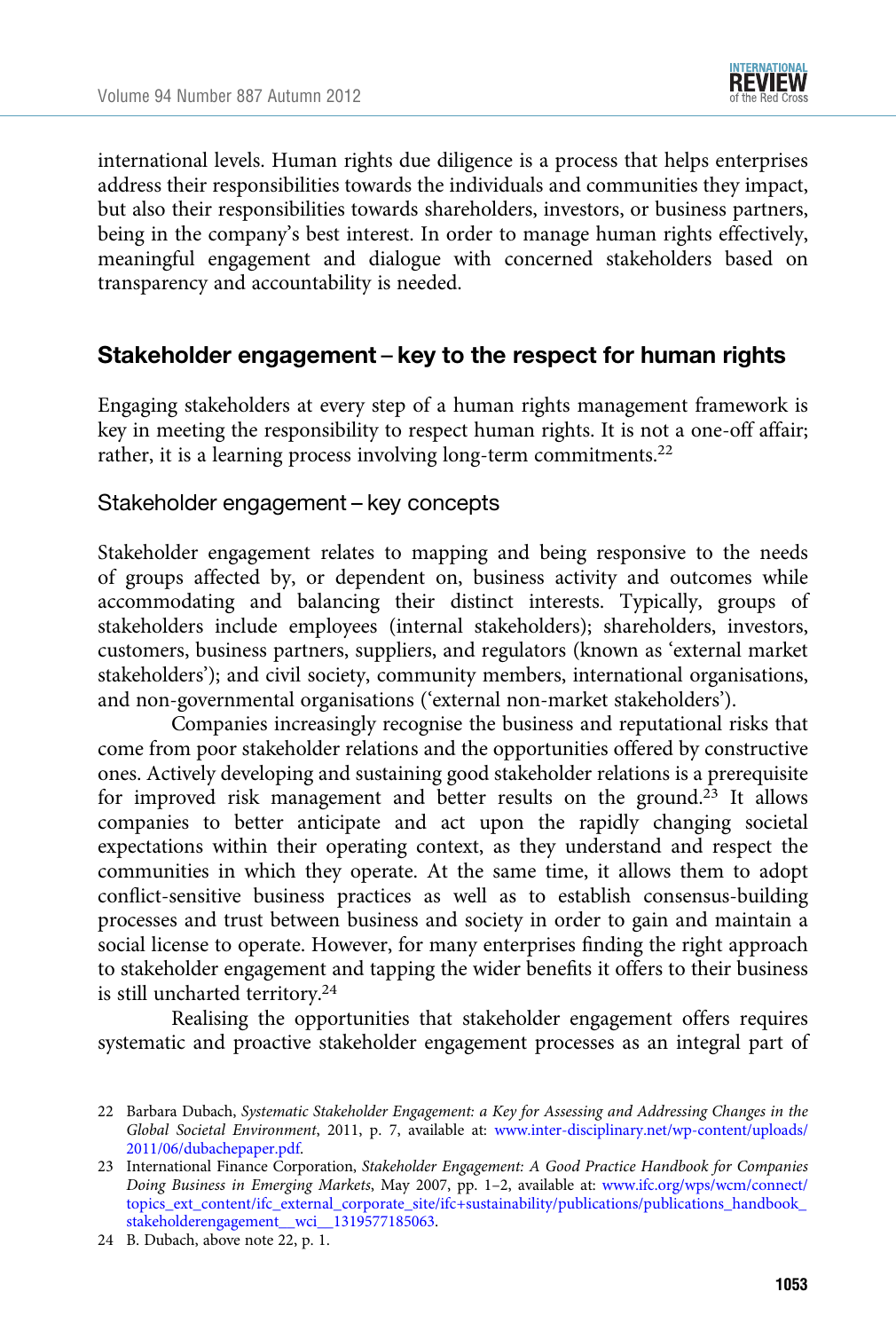| <b>Guiding Principles</b> |                                                                                                  | Stakeholder engagement recommendations                                                                                                                                                                                                                                                                                                                                                                                                                      |
|---------------------------|--------------------------------------------------------------------------------------------------|-------------------------------------------------------------------------------------------------------------------------------------------------------------------------------------------------------------------------------------------------------------------------------------------------------------------------------------------------------------------------------------------------------------------------------------------------------------|
|                           | Human rights policy                                                                              | A human rights policy can be defined in<br>consultation with stakeholders or at least<br>reviewed by relevant external stakeholders. <sup>25</sup>                                                                                                                                                                                                                                                                                                          |
|                           | Human rights due<br>diligence                                                                    | Effective consultation with affected communities<br>or other stakeholders is key during human rights<br>due diligence processes, and in particular in<br>human rights impact assessment. <sup>26</sup><br>In conflict-affected or high-risk areas, an<br>independent expert or advisory panel to review<br>the human rights impact assessment should be<br>considered.                                                                                      |
|                           | Human rights integration<br>and action plan                                                      | Local stakeholders should be consulted in<br>dealing with implementation dilemmas and<br>challenges, <sup>27</sup> and they should be invited to<br>participate in reviewing performance and<br>protecting 'whistle-blowers'. <sup>28</sup><br>In conflict-affected or high-risk areas,<br>particularly in the context of existing tensions<br>amongst groups, an inclusive approach should<br>be adopted. <sup>29</sup>                                    |
|                           | Human Rights<br>Communication                                                                    | The processes and actions adopted to curtail<br>possible impacts on and promote the enjoyment<br>of human rights should be communicated to<br>internal and external stakeholders on a regular<br>basis, as should the company's performance, for<br>example on the company's website or in its<br>yearly reporting. <sup>30</sup><br>It is also important to publicly recognise<br>responsibility for any impacts on human<br>rights. <sup>31</sup>         |
|                           | Remediation:<br>Complaint procedures<br>Dispute settlement<br>mechanisms<br>Grievance mechanisms | Effective non-judicial remediation includes<br>multiple options for addressing complaints and<br>involving multi-stakeholders in designing and<br>raising awareness of dispute settlement and<br>grievance mechanisms, verifying the operation of<br>these mechanisms, and seeking solutions for<br>open/ difficult complaints. <sup>32</sup><br>In the case of open or difficult complaints,<br>a multi-stakeholder grievance mechanism is<br>recommended. |

Table 1. Recommendations for stakeholder engagement based on the Guiding Principles.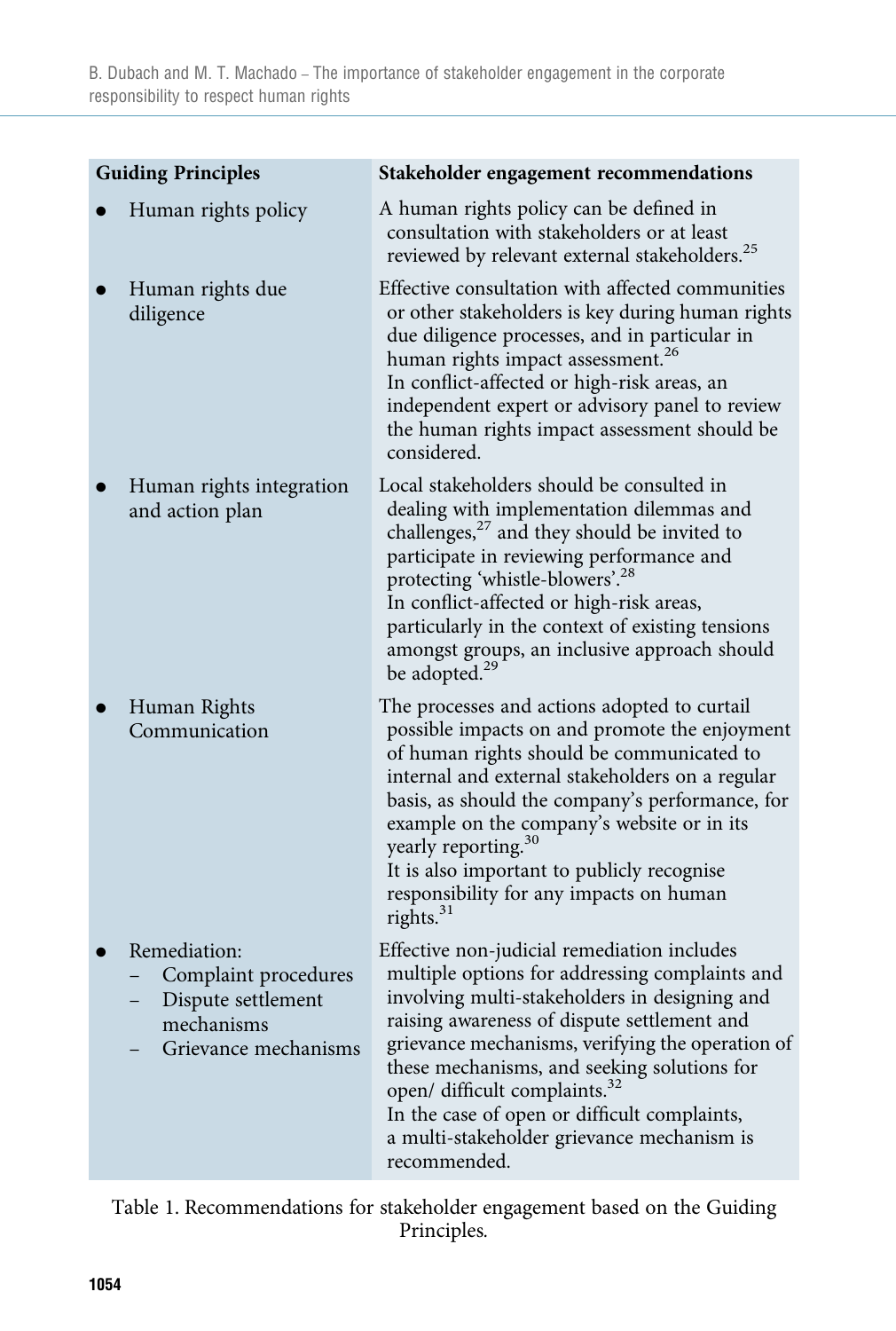a company's strategy. To implement good stakeholder engagement, some essential steps have to be followed. First of all, stakeholders affected by and dependent on business activities should be identified and prioritised, while their needs and concerns should be assessed and accounted for. Based on stakeholder analysis and needs assessment, a stakeholder engagement strategy should be defined, including engagement objectives and measurable targets as well as activities to be pursued. Implementation of the strategy and effectiveness monitoring should be done in consultation or collaboration with stakeholders. Last but not least, it is essential to report back to stakeholders on the company's performance and achievements.

These steps to establishing good stakeholder relations are all the more relevant in the realm of meeting the corporate responsibility to respect human rights and in successfully implementing the Guiding Principles.

#### Stakeholder engagement in the context of business and human rights

In the context of the corporate responsibility to respect human rights, stakeholder engagement should be a standard element of daily business, as it helps businesses to spot potential human rights impacts, opportunities, or challenges early in the process and at each step of developing and implementing a human rights framework in line with what is suggested in the Guiding Principles and explained in the following table.

From the moment a company maps its sphere of influence (its scope of opportunities to support the enjoyment of human rights and make the greatest positive impact),<sup>33</sup> outlines a human rights policy, and starts employing due diligence, proactive stakeholder engagement processes (such as needs assessment, partnerships, and multi-stakeholder forums) assume strategic significance.<sup>34</sup> When making use of these processes, a company can choose from a variety of activities: it can inform, communicate, consult, negotiate, involve, collaborate, or empower

- 25 See Guiding Principles, above note 8, para. 16.
- 26 Ibid., para. 18.

30 See Guiding Principles, above note 8, para. 21.

<sup>27</sup> Ibid., para. 20(b).

<sup>28</sup> UN Global Compact, Blueprint for Corporate Sustainability Leadership, p. 11, available at: [http://](http://unglobalcompact.org/docs/news_events/8.1/Blueprint.pdf) [unglobalcompact.org/docs/news\\_events/8.1/Blueprint.pdf.](http://unglobalcompact.org/docs/news_events/8.1/Blueprint.pdf)

<sup>29</sup> UN Global Compact Office, Guidance on Responsible Business in Conflict-Affected and High-risk Areas: A Resource for Companies and Investors, UN Global Compact and PRI, June 2010, p. 22, available at: [www.](http://www.unglobalcompact.org/docs/issues_doc/Peace_and_Business/Guidance_RB.pdf) [unglobalcompact.org/docs/issues\\_doc/Peace\\_and\\_Business/Guidance\\_RB.pdf.](http://www.unglobalcompact.org/docs/issues_doc/Peace_and_Business/Guidance_RB.pdf)

<sup>31</sup> Ibid.

<sup>32</sup> See Guiding Principles, above note 8, paras. 22, 28–29, 31.

<sup>33</sup> Encouraged by the Guiding Principles (para. 11) and the UN Global Compact Ten Principles (Principle 1).

<sup>34</sup> Various guidance tools and standards refer to or encourage exercising stakeholder engagement throughout the process of respecting and supporting human rights in business operations and activities, such as the UN Global Compact Ten Principles, the Guiding Principles, the ISO 26000 standard, the Global Reporting Initiative, and the International Finance Corporation Good Practice Handbook for Companies Doing Business in Emerging Markets. Particularly useful is the Guide for Integrating Human Rights into Business Management, produced by the Business Leaders Initiative on Human Rights, UN Global Compact, and the UN OHCHR, available at: [www.integrating-humanrights.org](http://www.integrating-humanrights.org).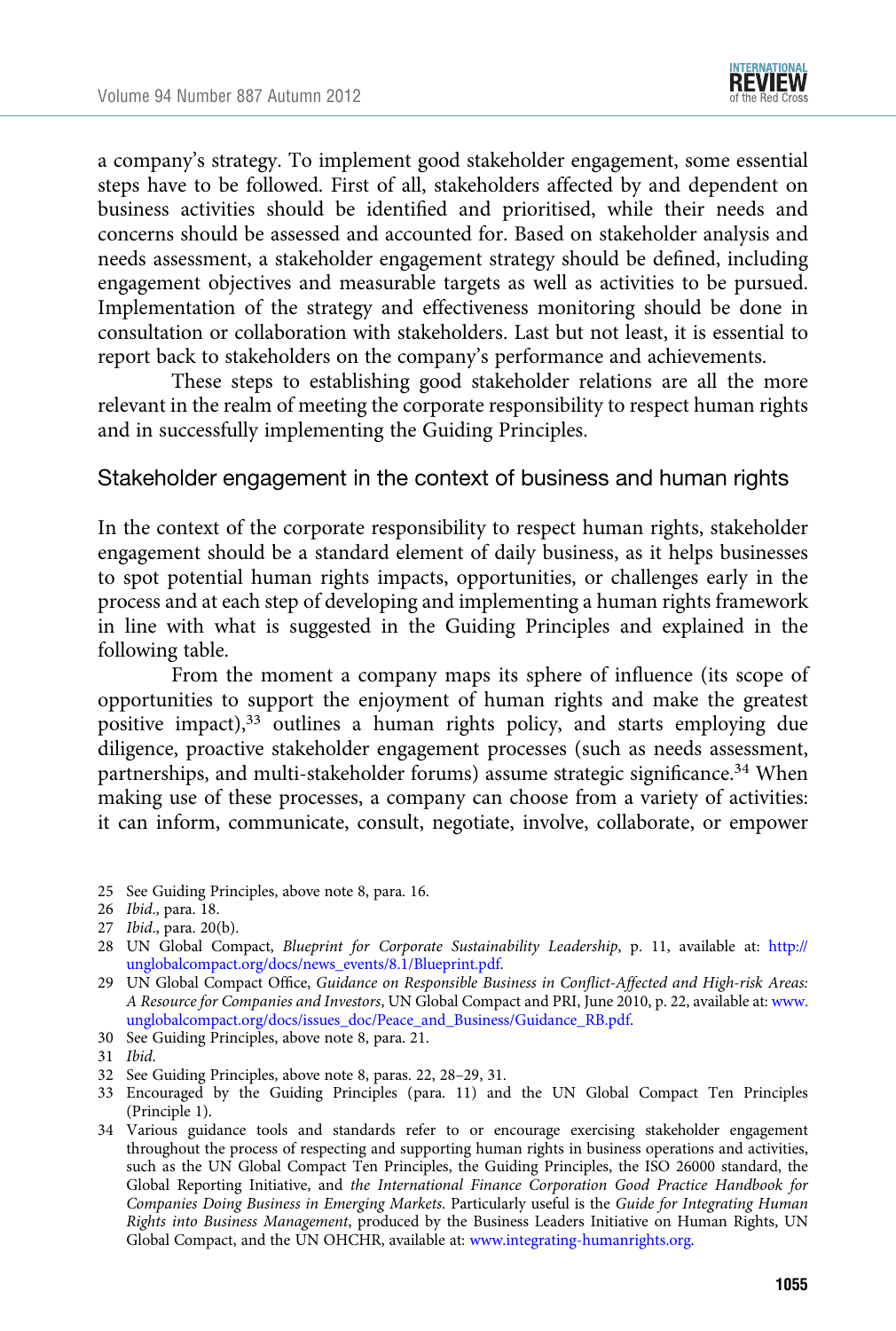stakeholders. How far or how deep these activities go depends on the enterprise's level of commitment to engaging with stakeholders.

In this view, stakeholder engagement is exercised so as to build relationships across a company and with external groups, which can directly or indirectly contribute to expanding the recognition of human rights values within the company's sphere of influence.35 The purpose is to raise awareness of the human rights risks and opportunities the company faces, and to establish platforms for constructive dialogue and consensus-building processes to the advantage of all involved, the company's own workforce included. These relationships have to be based on transparency and accountability, so that trust among the concerned stakeholders is fostered.

In order to identify relevant external stakeholders and involve them in human rights management processes, it is essential to determine: who in the value chain might be positively or negatively affected by a company's business activities? Who was involved in the past when concerns needed to be addressed? Who can help the enterprise address specific impacts and who can affect its ability to meet its responsibilities? Who will be disadvantaged if excluded from the engagement?

Identifying stakeholder representatives (ensuring that all parties are well represented) and consulting with them can be an efficient way to understand their needs and concerns, to disseminate information to large numbers of stakeholders and to identify common solutions. Moreover, early engagement provides a valuable opportunity to influence public perception and set a positive tone with stakeholders from the outset.<sup>36</sup> In addition, it can serve as capital during challenging times, contributing to the prevention of conflicts and enhancing the stability and security of business operations.

It is therefore important, when engaging with stakeholders, to agree on the adequate level of information disclosure in ways that are meaningful, comprehensive, and accessible, not only communicating the company's achievements in relation to fulfilling the responsibility to respect human rights, but also being open to addressing challenging issues.<sup>37</sup> Enterprises should, thus, involve directly affected stakeholders in monitoring the impacts of business operations, and involve external monitors where they can enhance transparency and credibility.38

For controversial and complex issues, enterprises should initially consult with stakeholders – consulting inclusively, documenting the process, and following up on results, including reporting back to stakeholders. At a later stage, companies should establish accessible and responsive means for stakeholders to raise concerns and grievances about business activities and enter into good-faith negotiations that satisfy the interests of all parties, especially through operating non-judicial independent remediation mechanisms (such as complaint procedures and dispute

36 See International Finance Corporation, above note 23, p. 5.

38 Ibid.

<sup>35</sup> See Guide for Integrating Human Rights, above note 34.

<sup>37</sup> See Guide for Integrating Human Rights into Business Management, above note 34.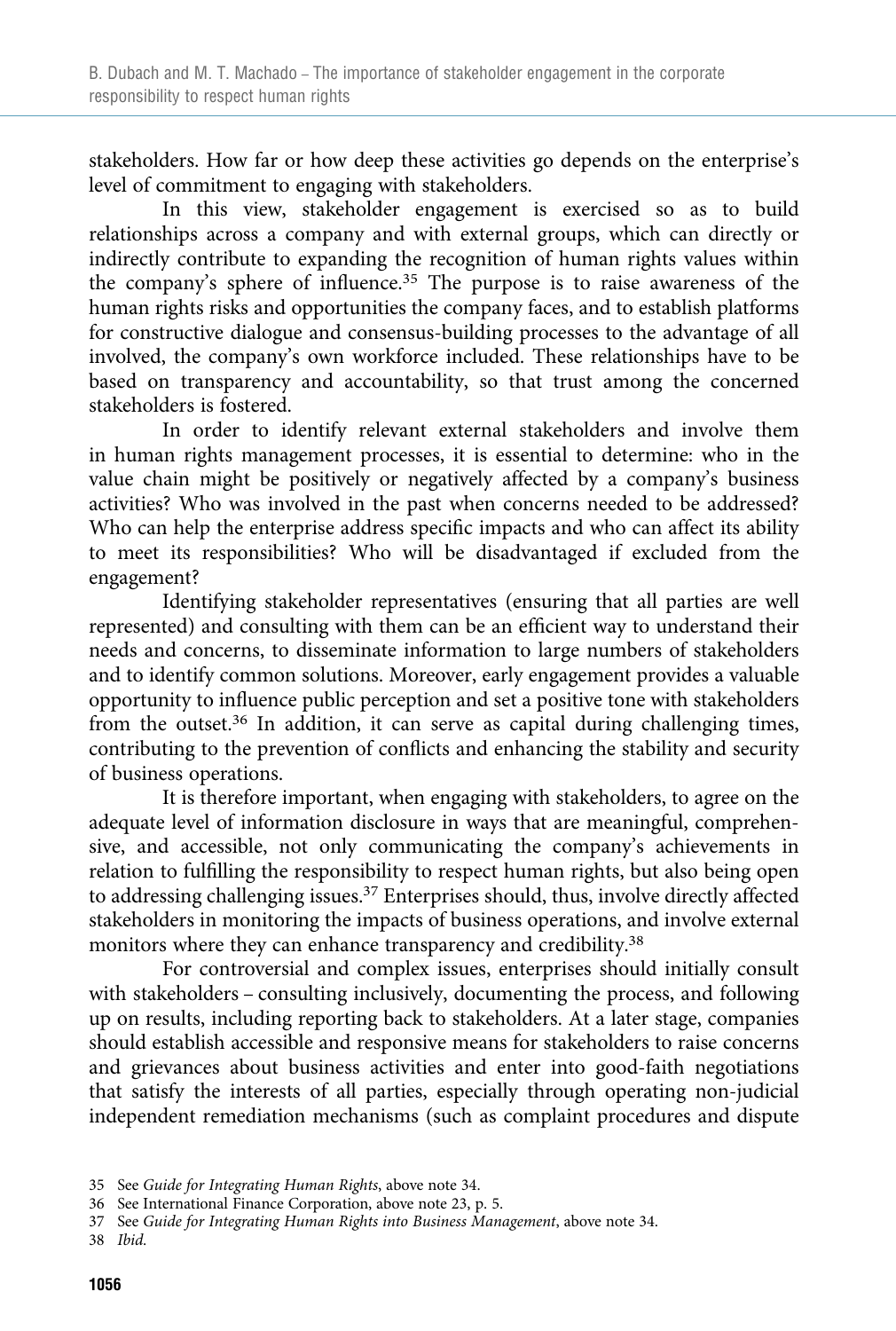settlement and multi-stakeholder grievance mechanisms). These mechanisms should be legitimate, accessible, predictable, rights-compatible, equitable, transparent, and based on dialogue and engagement.39

Company-level remediation mechanisms may, for example, enable enterprises to address grievances at an early stage and before these escalate into legal suits or reputation-damaging public campaigns. Furthermore, by tracking complaints, companies can identify systemic problems and adapt practices to counter or mitigate adverse impacts on human rights as well as to prevent future controversies or disputes.40 As such, remediation is complementary to any corporate due diligence framework.

#### Multi-stakeholderism

In particular, multi-stakeholder fora, where the different parties concerned actively participate in looking at controversial issues and finding consensual solutions to those issues, are extremely useful tools for businesses to successfully fulfil their corporate responsibility to respect human rights. This form of stakeholder engagement offers a way forward to prevent, mitigate, and redress conflicts and to spot opportunities for everyone involved or even set industry standards, as is so often the case with international multi-stakeholder initiatives such as the Global Reporting Initiative.41

At the local level, multi-stakeholder mechanisms are instrumental to convening with and listening to local stakeholders, thereby identifying their needs and concerns. They are excellent fora for soliciting substantive input from community members and addressing local issues, ultimately contributing to avoiding confrontation with local communities. Options available are community advisory panels, which bring local stakeholders together on a regular basis to discuss issues related to a company's activities. In the case of an open or difficult complaint, local remediation should preferentially be pursued through multi-stakeholder grievance mechanisms, where groups of stakeholders are given the chance to bring forth and resolve grievances.

Enterprises should also consider forming strategic partnerships and collaborating with selected stakeholders to address and overcome human rights challenges. Such collaborative efforts can take the form of public–private partnerships, networks and alliances (with other companies, business partners or suppliers, universities, or research institutions), or partnerships with civil society actors (such as non-governmental organisations).

The benefits enterprises and other stakeholders may reap from engaging in multi-stakeholderism are well illustrated by the success story of the Fair Labor

<sup>39</sup> See Guiding Principles, above note 8, para. 31.

<sup>40</sup> See International Finance Corporation, above note 23, p. 6.

<sup>41</sup> The Global Reporting Initiative develops its largely adopted Sustainability Reporting Guidelines through a consensus-seeking, multi-stakeholder process involving participants drawn from global business, civil society, labour, academia, and professional institutions. See: [www.globalreporting.org/Pages/default.aspx](http://www.globalreporting.org/Pages/default.aspx).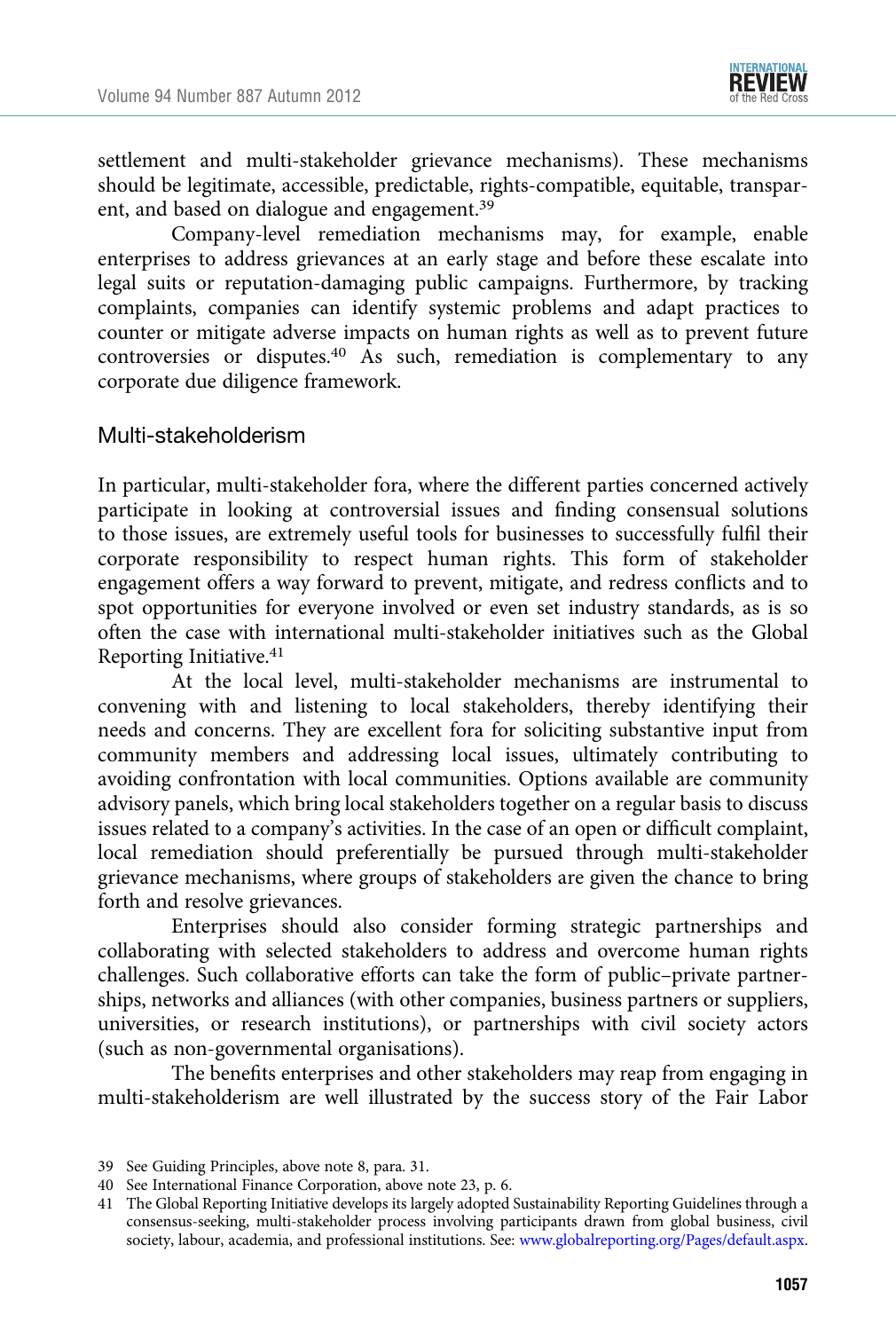Association (FLA)'s Global Forum for Sustainable Supply Chains.42 The Global Forum provides a safe, non-judgemental space (without room for 'naming and shaming') where stakeholders can feel comfortable discussing contentious issues and sharing controversial views with industry partners, local and international NGOs, trade unions, leading experts, and people involved in the extended network of the supply chain.43

According to Auret van Heerden,<sup>44</sup> the independent, integrated, and holistic approach of the Global Forum has generated and fostered connections for improved interaction between the different stakeholders. It has positively enabled these trusted stakeholders to discuss challenges in an open manner, to reach agreement on possible solutions and, most importantly, to share ownership and accountability for the results achieved.

However, exercising stakeholder engagement does not come without challenges, inherent to the nature of mapping, accommodating, and balancing different groups of interests. Enterprises are, more often than not, confronted with difficulties when deciding which contributions from stakeholders to take up; communicating and justifying to stakeholders why some suggestions are followed and others are not; tackling grievances; and properly following up on controversial issues raised. One key component in achieving good stakeholder engagement is to be open, transparent, and accountable for actions taken. This will also help to avoid stakeholder fatigue in the long run.

## Operating in conflict-affected countries or high-risk areas and engaging stakeholders

When operating in conflict-affected countries or high-risk areas, companies are often confronted with severe operational, legal, and reputational risks.45 Widespread violence, political instability, governance failure or even repression, social tension, poverty, and the collapse of civil infrastructure pose threats to employees and to the security of business operations, while poorly enforced legislation, institutional weakness, levels of corruption, human rights abuses, and

<sup>42</sup> The Global Forum, established in 2011, is an institution intended to engage multiple stakeholders, independent from their affiliation with the Fair Labor Association (FLA), to address labour, human rights, and environmental issues that arise throughout the supply chains in various industrial sectors or product categories, and where there are identifiable regulatory gaps. See: [www.fairlabor.org/global-forum](http://www.fairlabor.org/global-forum-sustainable-supply-chains)[sustainable-supply-chains](http://www.fairlabor.org/global-forum-sustainable-supply-chains) (last visited 25 March 2013).

<sup>43</sup> FLA, 2011 Annual Report, June 2012, p. 29, available at: [www.fairlabor.org/sites/default/](http://www.fairlabor.org/sites/default/files/documents/reports/2011_annual_report.pdf)files/documents/ [reports/2011\\_annual\\_report.pdf](http://www.fairlabor.org/sites/default/files/documents/reports/2011_annual_report.pdf) (last visited 25 March 2013).

<sup>44</sup> President and CEO of the FLA, at the First United Nations Forum on Business and Human Rights, which took place in Geneva in December 2012. UN Human Rights Council, 'Summary of discussions of the Forum on Business and Human Rights, prepared by the Chairperson, John Ruggie', UN Doc. A/HR/ FBHR/2012/4, 23 January 2013, p. 7, para. 30, available at: [www.ohchr.org/Documents/Issues/Business/](http://www.ohchr.org/Documents/Issues/Business/ForumSession1/A_HRC_FBHR_2012_4_en.pdf) [ForumSession1/A\\_HRC\\_FBHR\\_2012\\_4\\_en.pdf](http://www.ohchr.org/Documents/Issues/Business/ForumSession1/A_HRC_FBHR_2012_4_en.pdf) (last visited 25 March 2013).

<sup>45</sup> Institute for Business and Human Rights, From Red to Green Flags: The Corporate Responsibility to Respect Human Rights in High-Risk Countries, London, 2011, p. 1.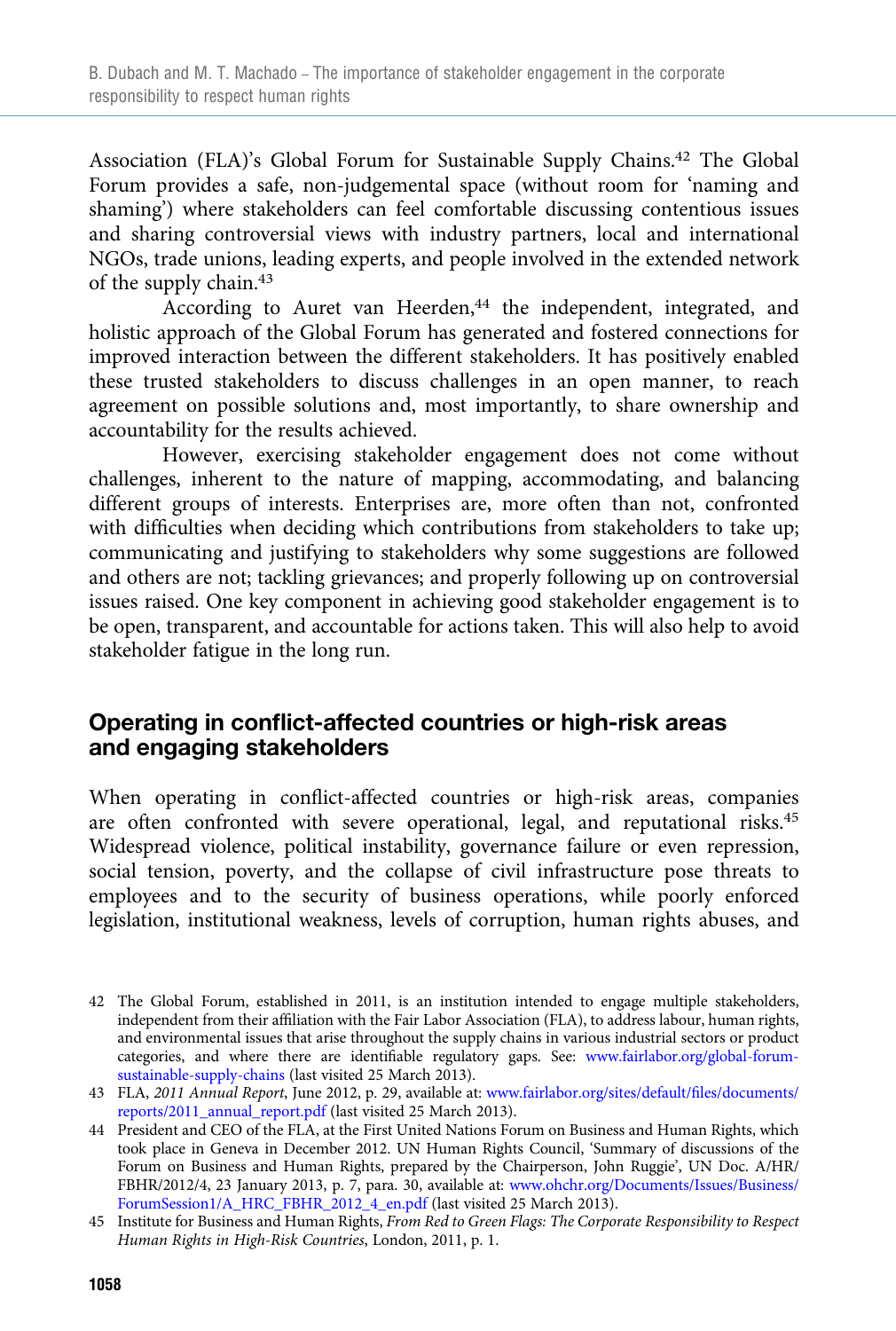violations of domestic or international law are powerful obstacles to developing responsible corporate activities.

The lack of a predictable political and economic framework and the risk of violence and conflict present a minefield of complex management issues,<sup>46</sup> as they impact production and supply lines, increase operating costs, delay business activities, and may have adverse effects on a company's reputation. Additionally, the likelihood that business activities might harm human rights in difficult operating settings is much higher than in stable environments. Indeed, 'the combination of foreign investment and high-risk countries has proved explosive: violent protests and fierce opposition locally, condemnation and campaigns internationally'. 47

In order to assess the overall conflict vulnerability, either prior to investing in a specific country or periodically, particularly in instances where political instability and violence escalate suddenly, enterprises may consider consulting one of the following tools, depending on the issues at stake or the circumstances they may face: the Failed States Index,<sup>48</sup> the Human Rights Risk Atlas,<sup>49</sup> the Basel Anti-Money Laundering (AML) Index 2012,<sup>50</sup> The Swisspeace Business Conflict Check,<sup>51</sup> and the OECD Risk Awareness Tool for Multinational Enterprises in Weak Governance Zones.52

When facing high risks of conflict, companies may take one of two options: either to divest and leave the country, or to manage conflict risks effectively and try to contribute to a more stable environment. Enterprises wishing to stay and operate in conflict-affected and high-risk areas face difficult challenges. Some of the questions they need to answer for themselves include which steps to take in order to ensure that operations respect human rights, especially in contexts where others (notably states) do not fulfil their obligations; whether, in these circumstances, they

- 48 The Failed States Index 2011 an annual ranking prepared by the Fund for Peace and published by Foreign Policy – analyses countries worldwide and rates them according to 12 indicators of pressure on the state, from refugee flows to poverty, public services to security threats. See: [www.foreignpolicy.com/](http://www.foreignpolicy.com/failedstates) [failedstates.](http://www.foreignpolicy.com/failedstates)
- 49 The stated goal of the Human Rights Risk Atlas is to 'to help business, investors and international organisations assess, compare and monitor human rights risk across all countries'. The Atlas uses 31 different human rights risk indices (e.g., human security, labour rights and protection, civil and political rights, and access to remedy) to map out the human rights risks for business involvement around the world. The Atlas also incorporates the Protect, Respect and Remedy Framework in evaluating the gravity of human rights violations. See: [http://maplecroft.com/themes/hr/.](http://maplecroft.com/themes/hr/)
- 50 The Basel AML Index 2012 is a publicly available global ranking that assesses countries' risk levels regarding money laundering and terrorist financing developed by the Basel Institute on Governance. See: <http://index.baselgovernance.org/>.
- 51 The Swisspeace Business Conflict Check, a self-assessment and consultancy service offered to MNEs and SMEs active in politically unstable contexts, assists corporations in analysing their risk environment and defining strategies to cope with challenges arising from conflict. See: [http://businesscon](http://businessconflictcheck.swisspeace.ch/en/)flictcheck. [swisspeace.ch/en/.](http://businessconflictcheck.swisspeace.ch/en/)
- 52 The OECD Risk Awareness Tool addresses risks and ethical dilemmas that companies are likely to face in weak governance zones. See [www.oecd.org/daf/internationalinvestment/corporateresponsibility/](http://www.oecd.org/daf/internationalinvestment/corporateresponsibility/36885821.pdf) [36885821.pdf.](http://www.oecd.org/daf/internationalinvestment/corporateresponsibility/36885821.pdf)

<sup>46</sup> Ibid., p. 1.

<sup>47</sup> Ibid.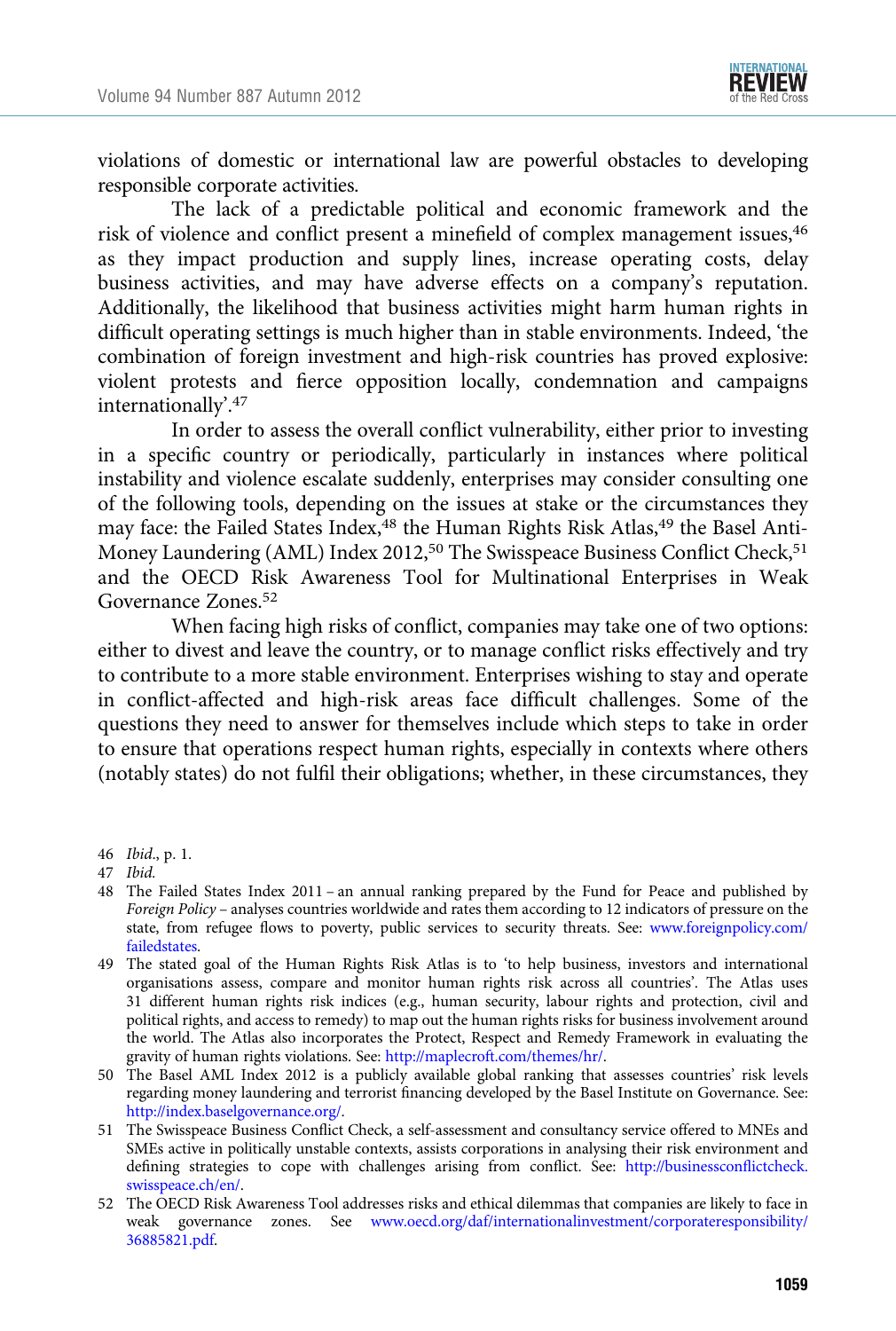have additional responsibilities and, if so, what these might entail;<sup>53</sup> and how to avoid inter- and intra-community tensions and increasing the likelihood of violence directed against them.

The complexity of conflict situations requires common frameworks, common reference points for companies on what constitutes responsible business practices in these volatile environments, and awareness of context factors. In addition to the Guiding Principles and the UN Global Compact Ten Principles, further specific guidance is available. A short overview of such guidance tools is provided below.

## Guidance on operating in conflict-affected countries and high-risk areas

The UN Global Compact, in collaboration with the Principles for Responsible Investment, has developed the Guidance on Responsible Business in Conflict-affected and High-risk Areas.<sup>54</sup> The Guidance aims at assisting companies in implementing responsible business practices in conflict-affected and high-risk areas consistent with the UN Global Compact Ten Principles, and seeks to provide a common reference point for constructive dialogue between companies and investors on what constitutes responsible business practices in difficult operating environments. The Guidance categorises responsible business practices in relation to four areas – core business, government relations, local stakeholder engagement, and strategic social investment – and highlights opportunities and challenges for each area.

The Voluntary Principles on Security and Human Rights<sup>55</sup> provide guidance to companies in the extractive and energy sectors in relation to 'maintaining the safety and security of their operations within an operating framework that ensures respect for human rights and fundamental freedoms'. 56 They can also be used by any company engaging with public and private security in high-risk areas. The OECD's Due Diligence Guidance for Responsible Supply Chains of Minerals from Conflict-affected and High-risk Areas,<sup>57</sup> on the other hand, provides management recommendations for global responsible supply chains of minerals, so that companies respect human rights and avoid contributing to conflict through their sourcing decisions and practices, including their choice of suppliers.<sup>58</sup>

In 2011, the Institute for Human Rights and Business launched a report entitled From Red to Green Flags: The Corporate Responsibility to Respect Human

54 See Guidance on Responsible Business, above note 29.

<sup>53</sup> See From Red to Green Flags, above note 45, p. 2.

<sup>55</sup> Voluntary Principles on Security and Human Rights, available at: [www.voluntaryprinciples.org/](http://www.voluntaryprinciples.org/files/voluntary_principles_english.pdf)files/ [voluntary\\_principles\\_english.pdf](http://www.voluntaryprinciples.org/files/voluntary_principles_english.pdf).

<sup>56</sup> See 'Voluntary Principles on Security and Human Rights, Fact Sheet Released by the Bureau of Democracy, Human Rights, and Labor, U.S. Department of State', 20 December 2000, available at: [www1.](http://www1.umn.edu/humanrts/links/volprinciples.html) [umn.edu/humanrts/links/volprinciples.html](http://www1.umn.edu/humanrts/links/volprinciples.html).

<sup>57</sup> OECD, Due Diligence Guidance for Responsible Supply Chains of Minerals from Conflict-affected and High-risk Areas, OECD Publishing, 2011, available at: [www.oecd.org/daf/internationalinvestment/](http://www.oecd.org/daf/internationalinvestment/guidelinesformultinationalenterprises/46740847.pdf) [guidelinesformultinationalenterprises/46740847.pdf.](http://www.oecd.org/daf/internationalinvestment/guidelinesformultinationalenterprises/46740847.pdf)

<sup>58</sup> Ibid., Foreword.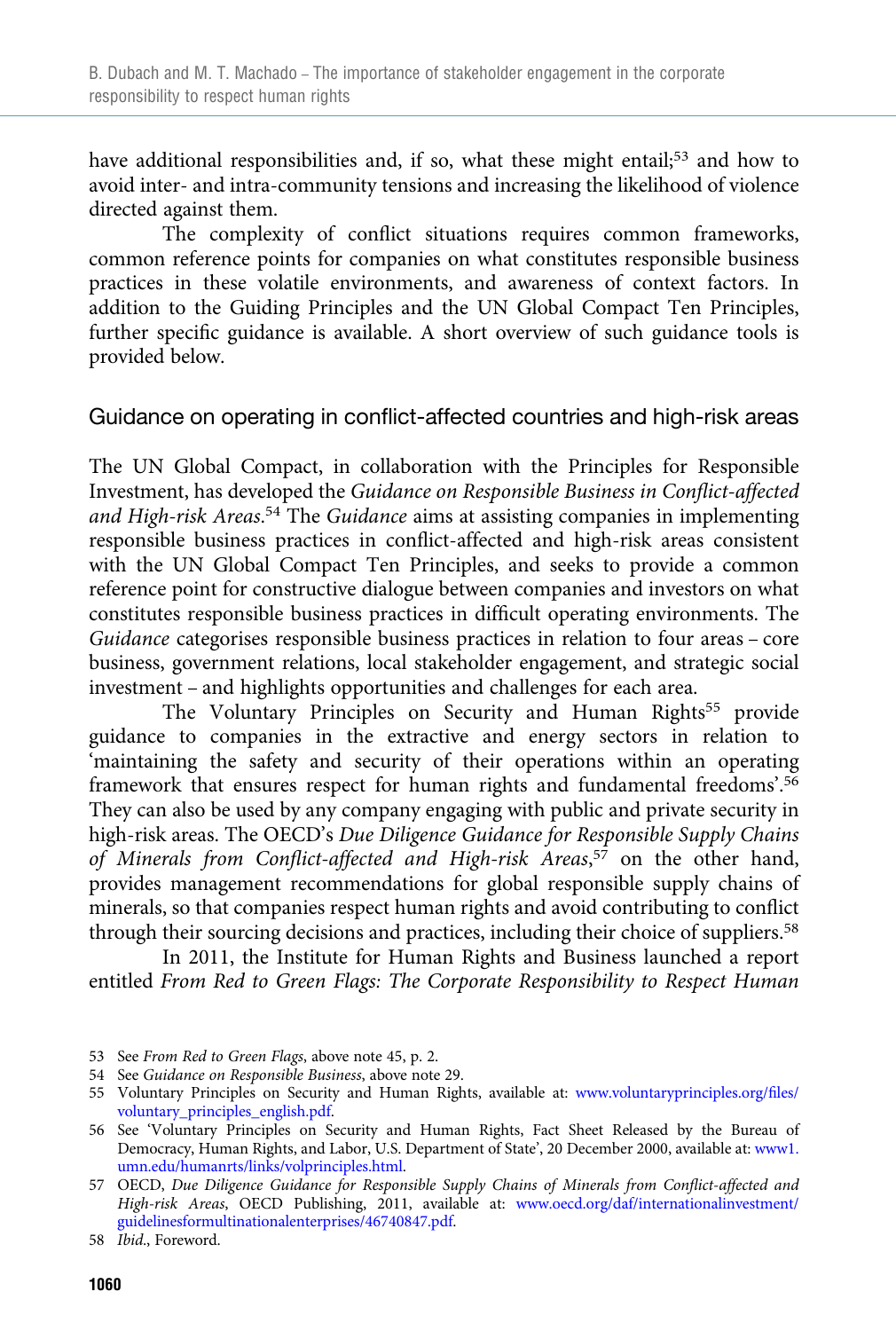Rights in High-risk Countries.<sup>59</sup> This report explores the specific human rights dilemmas and challenges facing companies operating in weak governance zones or dysfunctional states. It also provides detailed guidance for business leaders on meeting their human rights responsibilities, in particular in exercising enhanced due diligence based on the '3Rs' of understanding risk, building relationships, and providing remedy.60

#### Stakeholder engagement in conflict-affected countries and high-risk areas

For enterprises, the inherent risks of operating in unstable regions are not simply externalities, but are 'factors that can be proactively managed in various ways'.<sup>61</sup> To that end, companies develop strategies that allow them to minimise and manage these risks, among which stakeholder engagement plays a major role.<sup>62</sup>

In violence- and conflict-stricken contexts, stakeholder engagement is a particularly relevant element in the risk management strategy, as engagement with local communities provides an invaluable source of intelligence about the local context. Working directly with the local population paves the way to understanding local concerns, needs, and tensions.<sup>63</sup> Moreover, stakeholder engagement can help develop good relations at the local level and make companies a relevant and integrated element in the local context, serving as capital for the security and stability of business operations. Proactive community consultation may serve as a means to bring conflicting groups together rather than exacerbate existing tensions and divisions. It can also 'help companies to gain political support among local communities for business activities (to gain and maintain a social license to operate)'. 64

When building relationships with local communities in conflict-affected or high-risk areas with a view to respecting human rights, it is essential to design stakeholder engagement processes that are inclusive (of all impacted groups, particularly in the context of existing tensions amongst groups), fair in terms of benefits for the groups, open (based on regular and transparent communication) and focused on winning trust.<sup>65</sup> Local stakeholders should be consulted in dealing with implementation dilemmas and challenges, and they should be invited to participate in reviewing performance and protecting 'whistle-blowers'. <sup>66</sup> The key is

59 See From Red to Green Flags, above note 45.

- 62 As laid out in Guidance Point #4 in the Guidance on Responsible Business, above note 29, p. 23. Companies are encouraged to promote and take action towards constructive and peaceful company–community engagement.
- 63 P. Davis, above note 61, p. 19.
- 64 See Guidance on Responsible Business, above note 29, p. 24.
- 65 See From Red to Green Flags, above note 45, p. 119.
- 66 See Blueprint for Corporate Sustainability Leadership, above note 28.

<sup>60</sup> Ibid., pp. 109 and 129.

<sup>61</sup> Peter Davis, Boardrooms & Bombs II: Strategies of Multinational Companies in Conflict Areas, PeaceNexus Foundation, 10 December 2011, p. 16, available at: [www.peacenexus.org/what-we-do/examples-of](http://www.peacenexus.org/what-we-do/examples-of-projects)[projects.](http://www.peacenexus.org/what-we-do/examples-of-projects)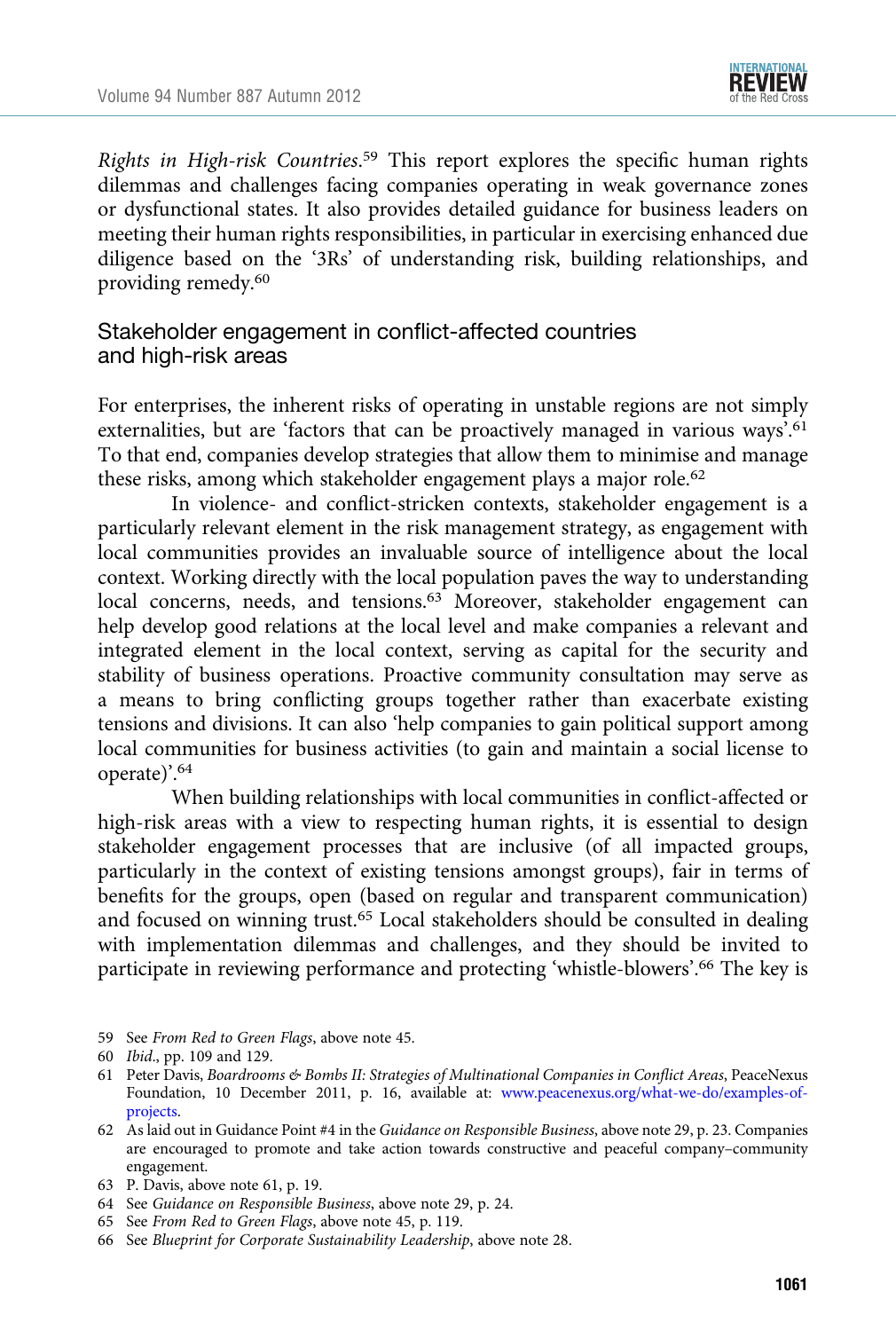to approach communities as partners in preventing and managing conflict, rather than viewing them as a risk factor.<sup>67</sup>

In situations of violence or high risk, the level of expectation around corporate due diligence is significantly higher. Consequently, multi-stakeholder initiatives are of great importance to help establish where the thresholds of business responsibility for human rights might lie, as they provide a forum wherein governments, business, civil society, and local communities can discuss what should reasonably be expected from enterprises in such operating contexts.68

One opportunity to engage with stakeholders in conflict-affected countries is to participate in an existing UN Global Compact local network,<sup>69</sup> or to contribute to setting up such a network in a specific country. The UN Global Compact networks provide a platform for identifying and collaborating with like-minded organisations. Together, companies and other organisations can contribute, within their sphere of influence, to improving the conditions of a country and acting as a force for economic and social progress in an area. For example, in Sudan, a number of international companies, together with Sudanese representatives, launched a forum to set up a business-led local network of the UN Global Compact in the country.<sup>70</sup>

In addition to their core business activities and stakeholder engagement strategies, enterprises may try to shape their operating environments by focusing on social investment and community development initiatives. The primary responsibility for peace, security, and development rests with states, but the private sector can make a meaningful contribution to peace and stability in conflict-affected and high-risk areas.<sup>71</sup> Companies should ideally maximise the benefits that flow directly from their core functions, such as job creation and broader economic development, while in turn receiving the benefits of increased support in the local communities in which they operate, a more positive public image, and the satisfaction of doing something good.<sup>72</sup>

Responsible social investment is crucial and at the same time challenging in conflict-stricken countries. On the one hand, it is important to deliver long-lasting programmes that benefit local and regional communities as well as the company.

<sup>67</sup> See Guidance on Responsible Business, above note 29, p. 23.

<sup>68</sup> Institute for Human Rights and Business, keynote speech by Executive Director John Morrison, 'Business, human rights and peace: modern challenges in a historical context', FDFA Annual Conference, Human Security Division, 11 September 2012, available at: [www.ihrb.org/pdf/Business-Human-Rights-and-](http://www.ihrb.org/pdf/Business-Human-Rights-and-Peace_Modern-Challenges-in-an-Historical-Context.pdf)[Peace\\_Modern-Challenges-in-an-Historical-Context.pdf.](http://www.ihrb.org/pdf/Business-Human-Rights-and-Peace_Modern-Challenges-in-an-Historical-Context.pdf)

<sup>69</sup> Local networks are clusters of participants who come together to advance the UN Global Compact and its principles within a particular geographic context. Their role is to facilitate the progress of companies (both local firms and subsidiaries of foreign corporations) with respect to implementation of the ten principles, while also creating opportunities for multi-stakeholder engagement and collective action. See: [www.](http://www.unglobalcompact.org/NetworksAroundTheWorld/index.html) [unglobalcompact.org/NetworksAroundTheWorld/index.html.](http://www.unglobalcompact.org/NetworksAroundTheWorld/index.html)

<sup>70</sup> The launch of the UN Global Compact Network Sudan in 2008 was the culmination of two years of local efforts to establish a UN Global Compact Network, beginning in May 2006 with a forum in Khartoum on 'Public–Private Partnerships in Post-Conflict Societies', organised by the United Nations Development Programme and the Ahfad University for Women, outcome document available at: [www.unglobalcompact.](http://www.unglobalcompact.org/docs/news_events/9.1_news_archives/2006_05_17/sudan_outcome.pdf) [org/docs/news\\_events/9.1\\_news\\_archives/2006\\_05\\_17/sudan\\_outcome.pdf.](http://www.unglobalcompact.org/docs/news_events/9.1_news_archives/2006_05_17/sudan_outcome.pdf)

<sup>71</sup> See Guiding Principles, above note 8, para. 7.

<sup>72</sup> See From Red to Green Flags, above note 45, p. 117.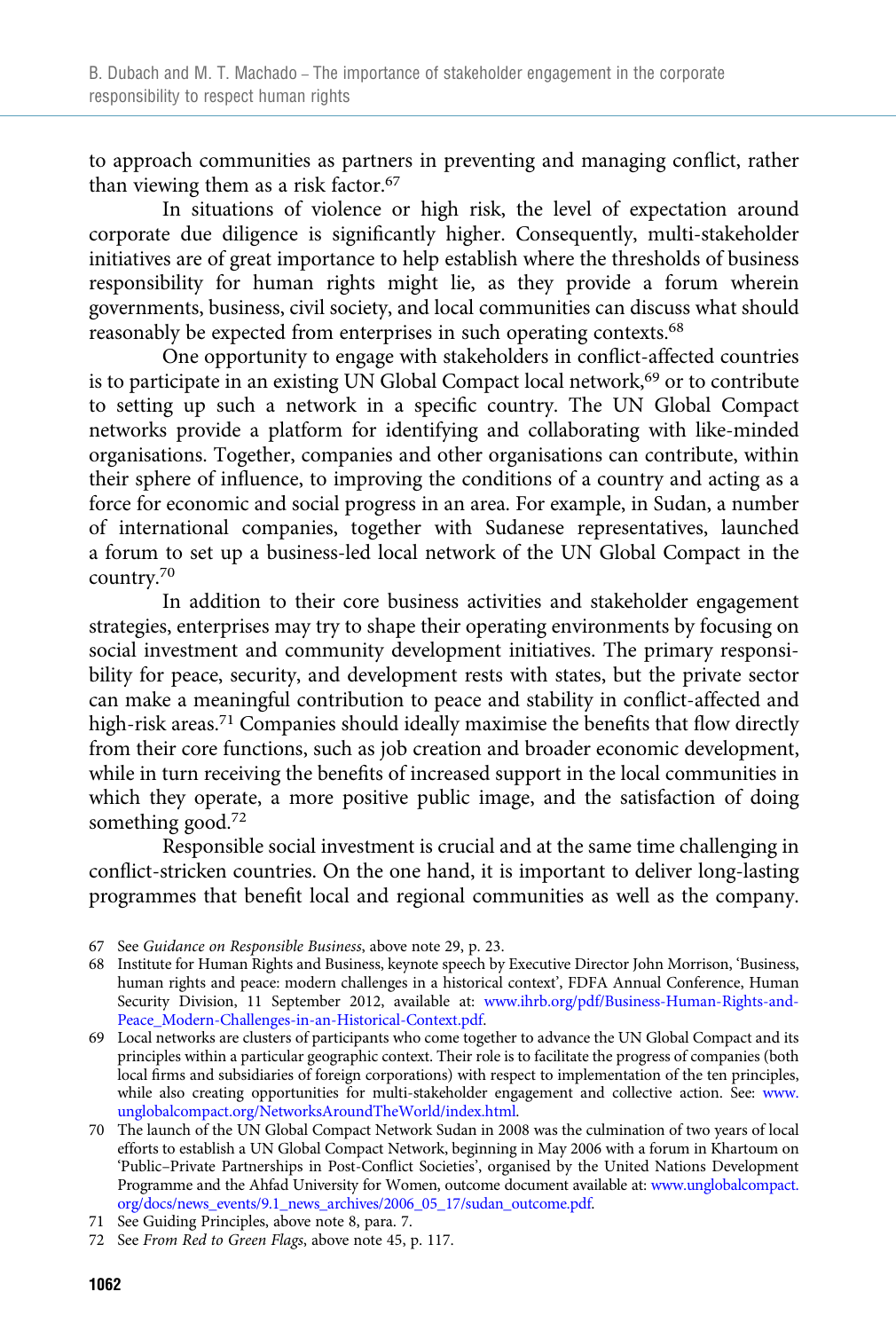On the other hand, a company has the responsibility to do it well and needs to carefully select the beneficiaries in order to avoid further fuelling inter-community conflicts. It is helpful to adopt a regional approach for social investment programmes rather than having only the population in the immediate vicinity of corporate sites benefit from the company's presence. In view of this, social projects should be implemented in partnership with local or international non-governmental organisations and local institutions. Furthermore, a company should ensure that social projects are identified in consultation with affected communities and are strategically aligned with core business activities and impact mitigation responsibilities, such as respecting human rights.

There are often competing human rights-based arguments regarding the presence of enterprises in conflict-affected or high-risk areas, between the moral responsibility a company has in a specific country just by being there and the economic development and benefits that it brings to the local populations and the country in general. The balance between different human rights priorities is a hard one to strike and is unequivocally linked to a company's operating context, sector, and size.

# Stakeholders' campaigns on business and human rights

The frustration of selected stakeholders in relation to existent guidance on business and human rights (partly due to the fact that the majority of the above-mentioned standards, guidelines, and initiatives are legally non-binding in character),73 together with increased stakeholder expectations for companies to operate as corporate citizens, has led to stakeholder campaigns of many sorts, which will be addressed now.

## Campaigns directed at the public image of enterprises

A famous case involving Nike, in 2001, showed consumers' power as active stakeholders. Deriving from a widely forwarded email thread known as the 'Nike Sweatshop Emails', which stated that Nike had relocated its production process in Asia and South America, and that workers in these firms were forced to work for long hours and paid low wages, there was a spontaneous, far-reaching temporary consumer boycott as a response. By engaging consumers or other stakeholders proactively, Nike would have had an opportunity to notice their concerns and take measures to avoid the campaigns.

The Sudan Divestment Campaign is another example that reveals how investors can play an influential role in determining companies' business decisions

<sup>73</sup> With the exception of the OECD Guidelines for Multinational Enterprises and the ILO Tripartite Declaration Concerning Multinational Enterprises and Social Policy, the remaining guidelines are voluntary. Consequently, enforcement mechanisms, independent monitoring, and penalties for noncompliance are non-existent. There are no established compulsory remedial actions for victims of human rights infringements and there are no instituted complaint procedures or grievance channels.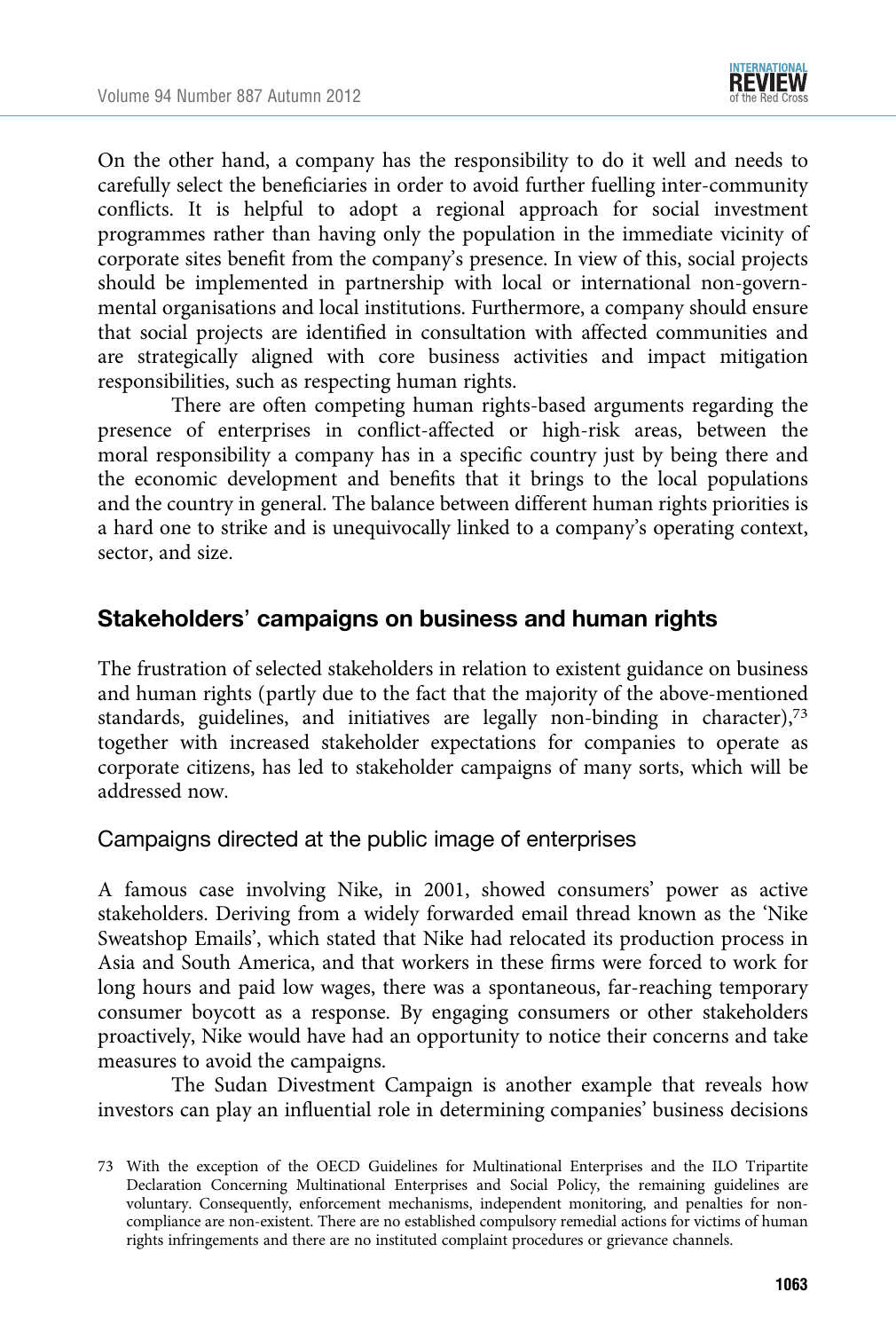with respect to controversial issues. In 2005, the US government approved the Sudan Accountability and Divestment Act, which authorises and encourages state and local divestment from Sudan, prohibits federal contracts with problematic companies that operate in Sudan's oil, power, mineral, and military sectors, and provides legal protections to asset managers who choose to divest from Sudan.74 As a result of the burgeoning pressure exhorted by the Sudan Divestment Campaign, US pension fund investment in foreign companies active in Sudan was largely withdrawn; this placed an additional financial burden on these companies, which were already in the spotlight. In order to respond to the Sudan Divestment Campaign, many international companies engaged in dialogue with the Sudan Divestment Task Force. By taking substantial action, such as significant humanitarian efforts in conjunction with respected partners to the benefit of one or more marginalised populations, they were able to avoid blacklisting.

## Campaigns for corporate justice

From launching campaigns with the purpose of drawing attention to corporate behaviour, which invariably tarnish enterprises' reputation at the international level, non-governmental organisations and civil society at large have shifted their focus also to shaping legislation and setting industry standards, in a global trend calling for corporate justice. There has been an upswing in liability risks as stakeholder expectations for corporate compliance have increased and the web of liability has expanded.

In Europe, this is the case with the European Coalition for Corporate Justice  $(ECC)$ ,<sup>75</sup> which promotes holding European companies operating in Europe and abroad legally accountable for failures to comply with the corporate responsibility to respect human rights. In May 2012 the ECCJ launched recommendations for the implementation of the Guiding Principles,<sup>76</sup> urging the European Union and its Member States to:

- . effectively assist companies in meeting their responsibility to respect human rights, by identifying appropriate ways of enforcing due diligence via regulatory measures;
- . ensure policy coherence at both EU and Member State level ... ;
- . take effective measures to lift existing obstacles to justice and to ensure effective remedies for victims of corporate-related violations . . . . 77

<sup>74</sup> See Sudan Divestment Task Force, available at: [www.dosomething.org/project/sudan-divestment-task](http://www.dosomething.org/project/sudan-divestment-task-force)[force](http://www.dosomething.org/project/sudan-divestment-task-force).

<sup>75</sup> See European Coalition for Corporate Justice (ECCJ), available at: [www.corporatejustice.org/-about](http://www.corporatejustice.org/-about-eccj,012-.html?lang=en)[eccj,012-.html?lang=en.](http://www.corporatejustice.org/-about-eccj,012-.html?lang=en)

<sup>76</sup> The ECCJ's Recommendations on EU Priorities for the Implementation of the UN Guiding Principles on Business and Human Rights are available at: [www.corporatejustice.org/IMG/pdf/eccj\\_recommendations\\_](http://www.corporatejustice.org/IMG/pdf/eccj_recommendations_conference_eu_implementation_ungp_may2012.pdf) [conference\\_eu\\_implementation\\_ungp\\_may2012.pdf](http://www.corporatejustice.org/IMG/pdf/eccj_recommendations_conference_eu_implementation_ungp_may2012.pdf).

<sup>77</sup> Ibid, p. 1.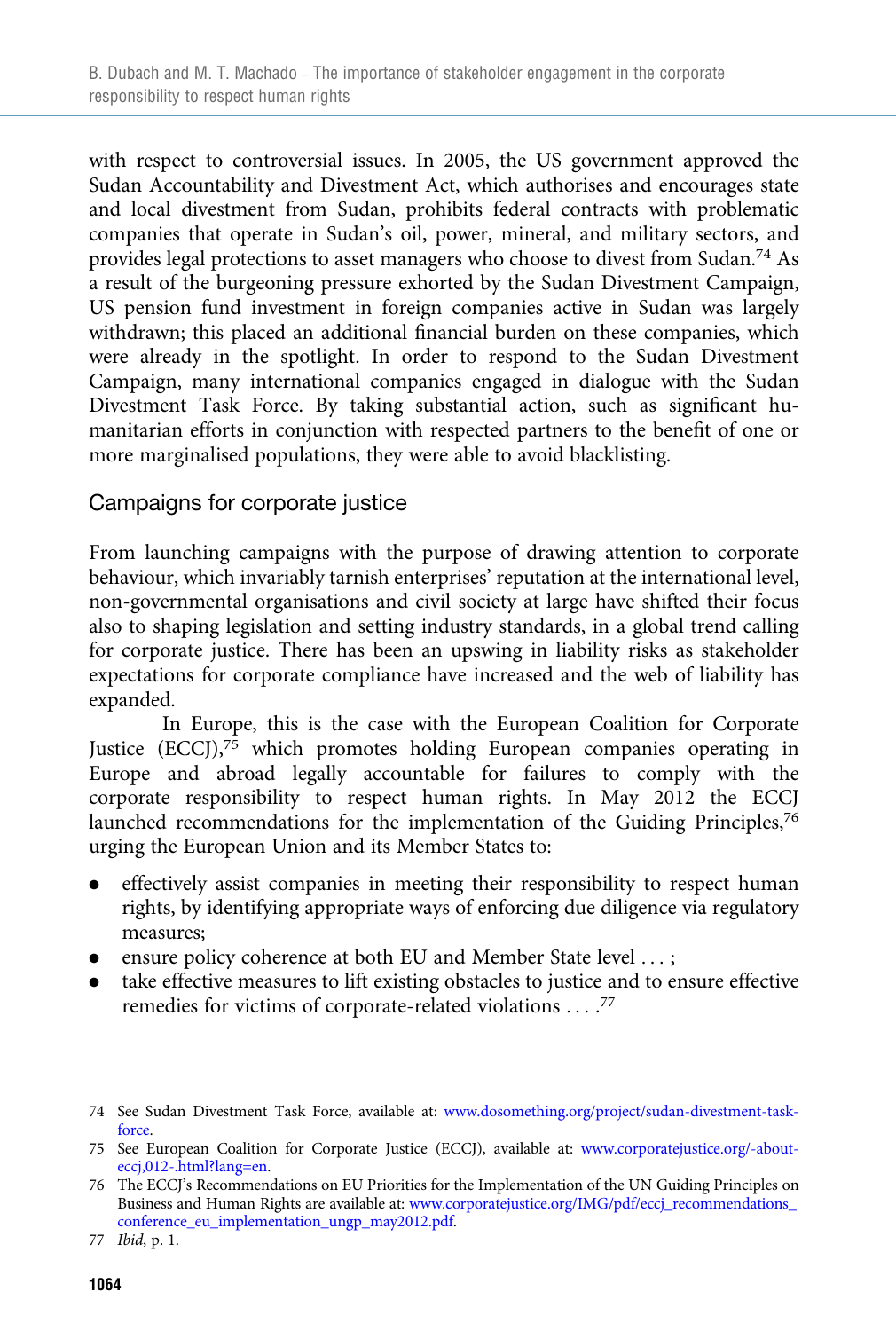

In line with the ECCJ, the Corporate Justice Campaign,78 supported by some 50 organisations, was launched in Switzerland in early November 2011. The campaign is calling on the Swiss Federal Council and Parliament to ensure that corporations headquartered in Switzerland are compelled to take precautionary measures (duty of care) with respect to their activities and those of their subsidiaries, subcontractors, and suppliers, in order to prevent human rights violations in Switzerland and abroad, and that victims of human rights abuses committed by companies headquartered in Switzerland, but also by their subsidiaries, subcontractors, and suppliers, are given the opportunity to institute legal proceedings and seek redress in Switzerland. This campaign gathered significant public support,<sup>79</sup> and its petition was submitted to the Swiss Parliament in June 2012. It is scheduled to be discussed in one of the Parliament's commissions in 2013.

## Bringing cases to justice

At present, there is no established international criminal mechanism for addressing human rights abuses perpetrated by companies. It remains unclear whether, and under which circumstances, corporate actors (including company directors, if relevant) can be prosecuted for violations of international human rights law or international humanitarian law, namely before the International Criminal Court. Hence, cases of corporate human rights abuses are generally subject to civil accountability within domestic jurisdictions. Civil liability is of an intrinsically national nature, but recent developments are introducing changes in domestic and international legal procedures.

## The Alien Tort Claims Act

Two recent cases brought before American Courts, Kiobel v. Royal Dutch Petroleum<sup>80</sup> and Doe v. Chiquita,<sup>81</sup> hold great potential to influence American and international law on the issue of corporate accountability for human rights violations. The cases were brought to court in the United States under the Alien Tort Claims Act, and at stake was the question of whether foreign corporations doing business in the United States can be held liable in the United States for gross human rights violations committed elsewhere (so called extraterritorial accountability).

79 The campaign launched a petition, which was signed by 135,285 people in Switzerland. See Alliance Sud, available at: [www.alliancesud.ch/en/policy/corporate-justice/135285-demand-clear-rules-for-swiss](http://www.alliancesud.ch/en/policy/corporate-justice/135285-demand-clear-rules-for-swiss-corporations)[corporations](http://www.alliancesud.ch/en/policy/corporate-justice/135285-demand-clear-rules-for-swiss-corporations) (last visited 25 March 2013).

<sup>78</sup> See the Corporate Justice Campaign, available at: [www.corporatejustice.ch/en/](http://www.corporatejustice.ch/en/) (last visited 30 May 2012).

<sup>80</sup> US Supreme Court, Kiobel v. Royal Dutch Petroleum Co., Case No. 10-1491 (2012).

<sup>81</sup> US District Court, Southern District of Florida, In Re: Chiquita Brands International, Inc., Alien Tort Statute and Shareholders Derivative Litigation, Case No. 08-1916 (3 June 2011).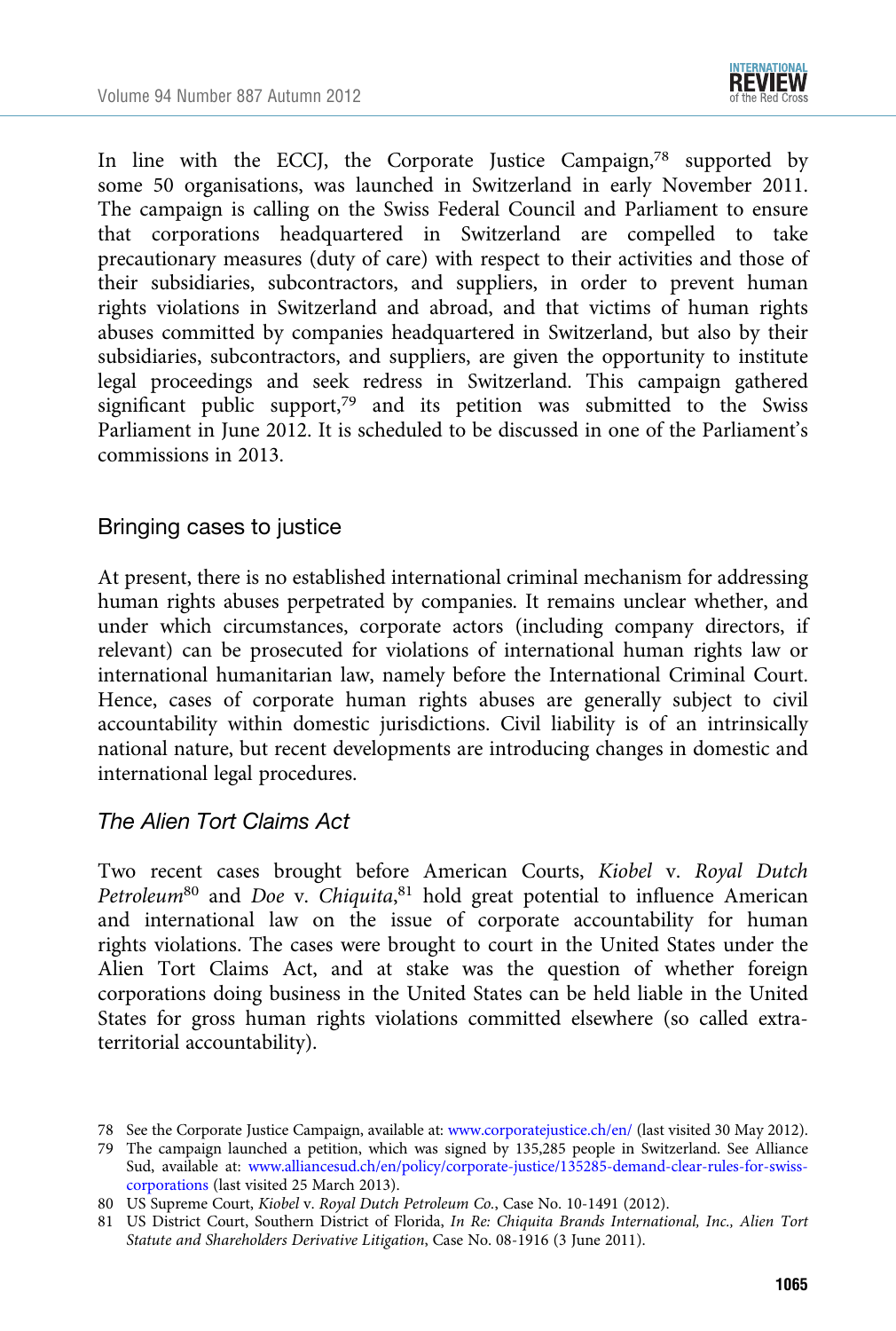This legislation is unique to the United States, but legal precedents in the United States have widened the definition of complicity in human rights violations and reverberated around the world, potentially exposing companies to legal sanction.<sup>82</sup> There are now a small but growing number of claims being brought in different jurisdictions invoking domestic law of civil remedies against businesses' perpetration of gross human rights abuses, domestically and in third countries. These developments are creating a network of avenues to accountability.

The Kiobel case has come to illustrate how costly poor stakeholder management can become for enterprises. The lawsuit was the end result and a direct consequence of a steady process of deterioration in trust between a company, Shell, and local stakeholders, the Ogoni community, stemming from the company's failure to acknowledge the stakeholders' grievances.<sup>83</sup> The downward spiral of leaving stakeholder grievances unattended and refusing to engage in dialogue escalated into conflict, total loss of the company's social license to operate in the Ogoni territory, exposure to reputation-damaging global advocacy campaigns, and ultimately a lengthy court case.<sup>84</sup>

#### Europe

In Europe, two recent cases may potentially set legal precedents to expand the scope of national law to regulate against overseas human rights harm committed by transnational corporations (extra-territorial accountability). In one of the cases, charges were filed against Nestlé and members of its senior management in Switzerland for the death of a trade union leader in Colombia.85 In another case, Shell is due to face charges in court in the Netherlands for polluting Nigerian villages.86

The European Commission's 2011 communication on corporate social responsibility<sup>87</sup> calls on all European businesses to meet their responsibility to respect human rights, as set out in the Guiding Principles. The renewed strategy for corporate social responsibility recommends that European Member States establish a mix of voluntary and binding regulations that implement the corporate duty to

<sup>82</sup> William Rosenau et al., Corporations and Counterinsurgency, National Security Research Division, RAND Corporation, 2009, p. 7.

<sup>83</sup> John G. Ruggie, 'Keynote remarks at Association of International Petroleum Negotiators', Spring 2012 Conference, Washington DC, 20 April 2012, p. 1, available at: [www.business-humanrights.org/media/](http://www.business-humanrights.org/media/documents/ruggie/ruggie-remarks-association-intl-petroleum-negotiators-20-apr-2012.pdf) [documents/ruggie/ruggie-remarks-association-intl-petroleum-negotiators-20-apr-2012.pdf](http://www.business-humanrights.org/media/documents/ruggie/ruggie-remarks-association-intl-petroleum-negotiators-20-apr-2012.pdf) (last visited 25 March 2013).

<sup>84</sup> John G. Ruggie, above note 83, p. 1.

<sup>85</sup> See 'Complaint against Nestlé over Colombian death', in Swissinfo.ch, 6 March 2012, available at: [www.](http://www.swissinfo.ch/eng/business/Complaint_against_Nestle_over_Colombian_death_.html?cid=32242446) [swissinfo.ch/eng/business/Complaint\\_against\\_Nestle\\_over\\_Colombian\\_death\\_.html?cid=32242446.](http://www.swissinfo.ch/eng/business/Complaint_against_Nestle_over_Colombian_death_.html?cid=32242446)

<sup>86</sup> See Ivana Sekularac and Anthony Deutsch, 'Nigerian villagers sue Shell in landmark pollution case', in Reuters, 11 October 2012, available at: [www.reuters.com/article/2012/10/11/us-shell-nigeria-lawsuit](http://www.reuters.com/article/2012/10/11/us-shell-nigeria-lawsuit-idUSBRE8991SE20121011)[idUSBRE8991SE20121011](http://www.reuters.com/article/2012/10/11/us-shell-nigeria-lawsuit-idUSBRE8991SE20121011).

<sup>87</sup> See A Renewed EU Strategy 2011-14, above note 11.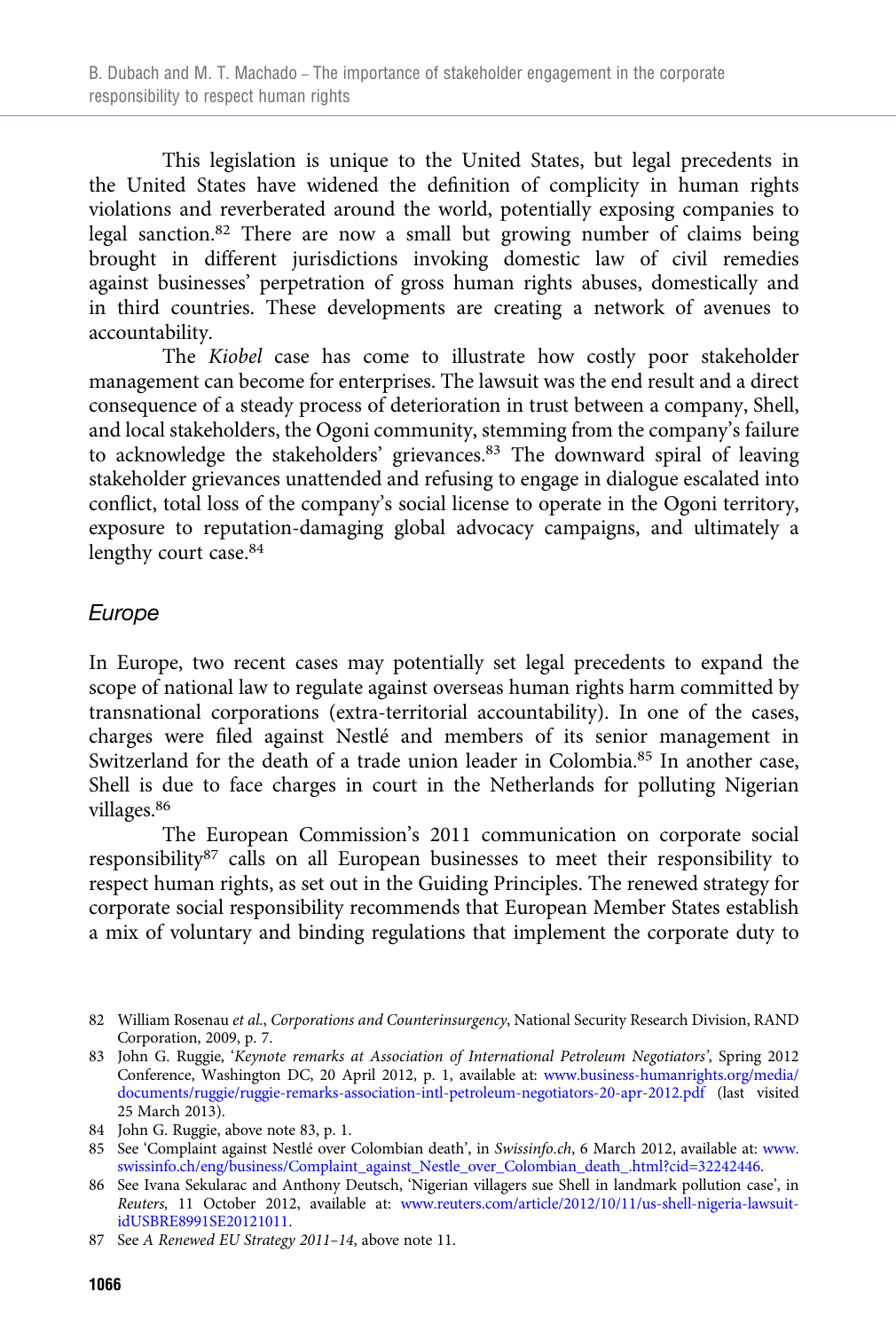respect human rights, and invites them to present or update their own plans for the promotion of corporate social responsibility by 2012.

As noted in the Protect, Respect and Remedy Framework: 'There is increasing encouragement at the international level, including from the treaty bodies, for home States to take regulatory action to prevent abuse by their companies overseas.' <sup>88</sup> In light of these campaigns and litigation cases, the importance of stakeholder engagement is increasing. Dialogue at all levels will be necessary to define a mix of voluntary and regulatory requirements to respect human rights. Options include encouragement of multi-stakeholder grievance mechanisms at the local level to solve local issues while at the same time ensuring that affected stakeholders have appropriate remedies. Concurrently, sustainability advisory boards should be formed at the board level or board members should, at least, have the required competences to encourage companies to address these issues proactively.

#### Concluding remarks and recommendations

Business should be part of the solution to create a more sustainable and just future. Stakeholder expectations often extend to the belief that enterprises can and should make a positive contribution to the enjoyment of human rights where they are in a position to do so. In order to tap into the potential that a sustainable and responsible business strategy offers and to realise the power of shared value, many business leaders have come to recognise that respect for human rights is an essential element of good risk management, including avoiding potential reputational risks or even costly court litigation.

Companies are now aware that what they do in remote or even closed-up areas is scrutinised internationally and has repercussions on their reputation and value. Bad reputation in one location may, hence, undermine the ability to do business elsewhere. Enterprises cannot compensate for human rights harm by 'performing good deeds elsewhere'. 89

The Guiding Principles and the UN Global Compact Ten Principles represent the core framework for steering the corporate responsibility to respect human rights, as they provide recommendations to implement a human rights policy, to apply human rights due diligence, and to provide for remedies. Accordingly, companies should seek to carry out gap analyses against these frameworks, setting the responsibility to respect human rights, either by direct reference to the above-mentioned guidance or indirectly by reference to other additional standards, in line with the core framework (for instance, the OECD Guidelines for Multinational Enterprises, the Principles of Responsible Investment or the ISO 26000), so as to limit the uneven playing field with regard to human rights.

<sup>88</sup> See Protect, Respect and Remedy Framework, above note 7, para. 19.

<sup>89</sup> See Protect, Respect and Remedy Framework, above note 7, para. 55.